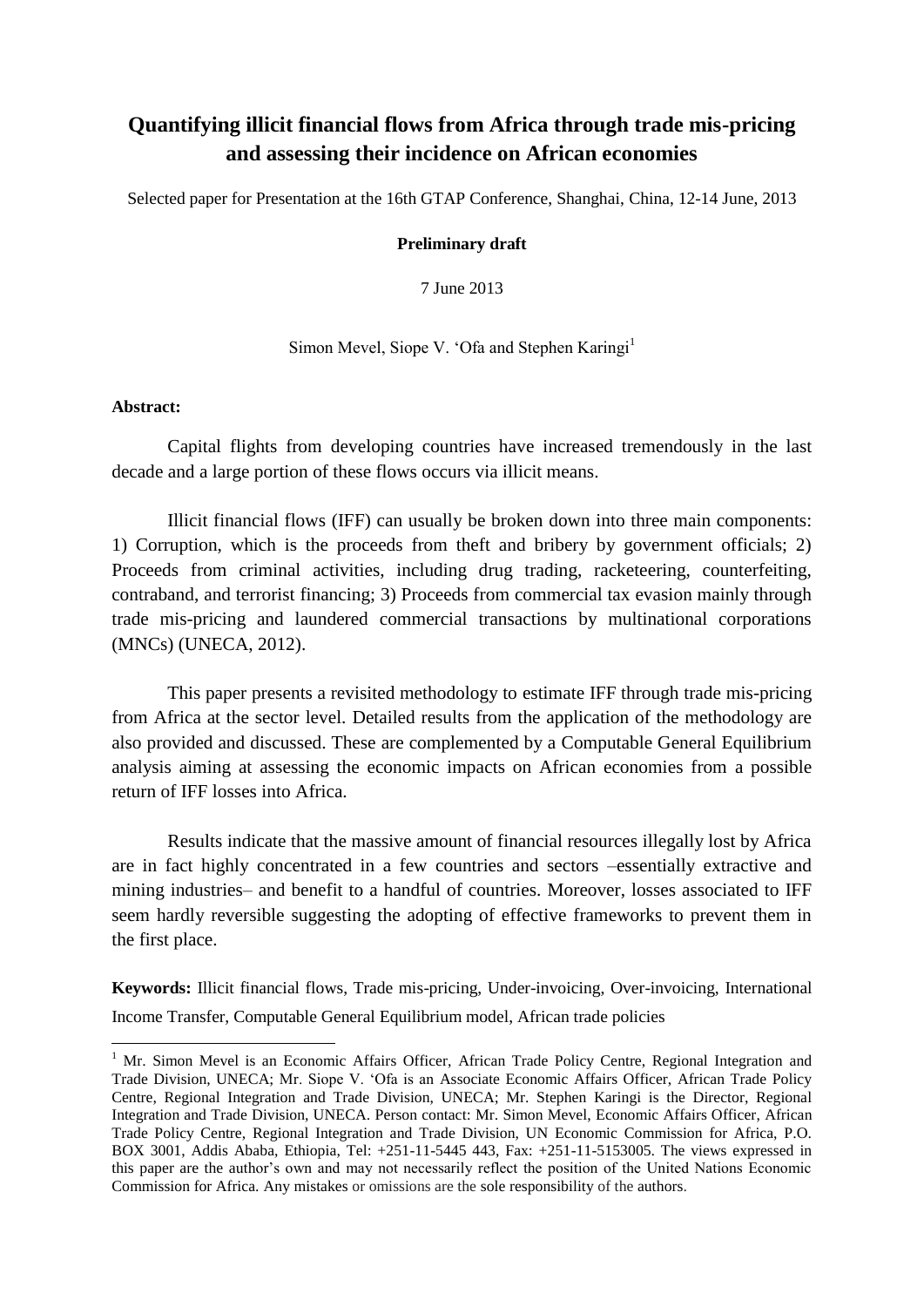#### **1. Introduction**

Capital flights from developing countries have increased tremendously in the last decade. A large portion of these flows occurs via illicit means. Kar and Cartwright (2010) estimated such illicit financial flows from Africa to about USD 854 billion, between 1970 and 2008. This cumulative amount is considerable and equivalent to nearly all the official development aid (ODA) received by Africa during the 39 year period Kar and Cartwright (2010). From a different perspective, only one-third of the loss associated with IFF would have been enough to fully cover the continent's external debt that reached USD 279 billion in 2008 (UNECA, 2009).

Illicit financial flows can usually be broken down into three main components: 1) Corruption, which is the proceeds from theft and bribery by government officials; 2) Proceeds from criminal activities, including drug trading, racketeering, counterfeiting, contraband, and terrorist financing; 3) Proceeds from commercial tax evasion mainly through trade mis-pricing and laundered commercial transactions by multinational corporations (MNCs) (UNECA, 2012). If the first component of IFF can be quantified with relative confidence, the challenge is tremendously greater for the other two. As a consequence, available estimates of IFF from Africa may well be underestimated. However, and even if knowing the exact magnitude of total IFF is important, it may be even more critical to identify which specific sectors of the African economies are more affected than others and to whom illicit financial flows out of Africa are benefiting. While, to our knowledge, computations of illicit financial flows from Africa have so far been made at the global or country levels, this paper presents a methodology to quantify illicit financial flows through trade mis-pricing—corresponding to the bulk of IFF via commercial transactions by multinational companies—from African countries at sectoral level and with indication of the destination/origin of the flows. Such approach is essential to raise awareness and inform policy makers on the importance to quickly tackle IFF which may strongly hinder economic growth and development.

More precisely, the methodology developed is inspired from the IMF's DOTS-based Trade Mis-pricing Model, that is to say, using mis-invoicing to compare bilateral data for the same trade flow. In other words, country i's exports of product A to country j are compared with country j's imports of product A from country i. However, both models differ significantly in terms of: 1) Data used and; 2) The way residuals between statistically observed exports (imports) and their import (export) reversals are decomposed and therefore lead to illicit financial flow estimates.

The analysis goes even further as estimated illicit financial flows through trade mispricing from Africa are used as inputs into the MIRAGE Computable General Equilibrium (CGE) model in order to assess the economic impacts from IFF on African economies. Simulations undertaken essentially aim at understanding whether past losses from IFF can be reversible or not. In that sense, international income transfers are assumed between countries having benefited from IFF to those which have suffered from it. Additionally, the possibility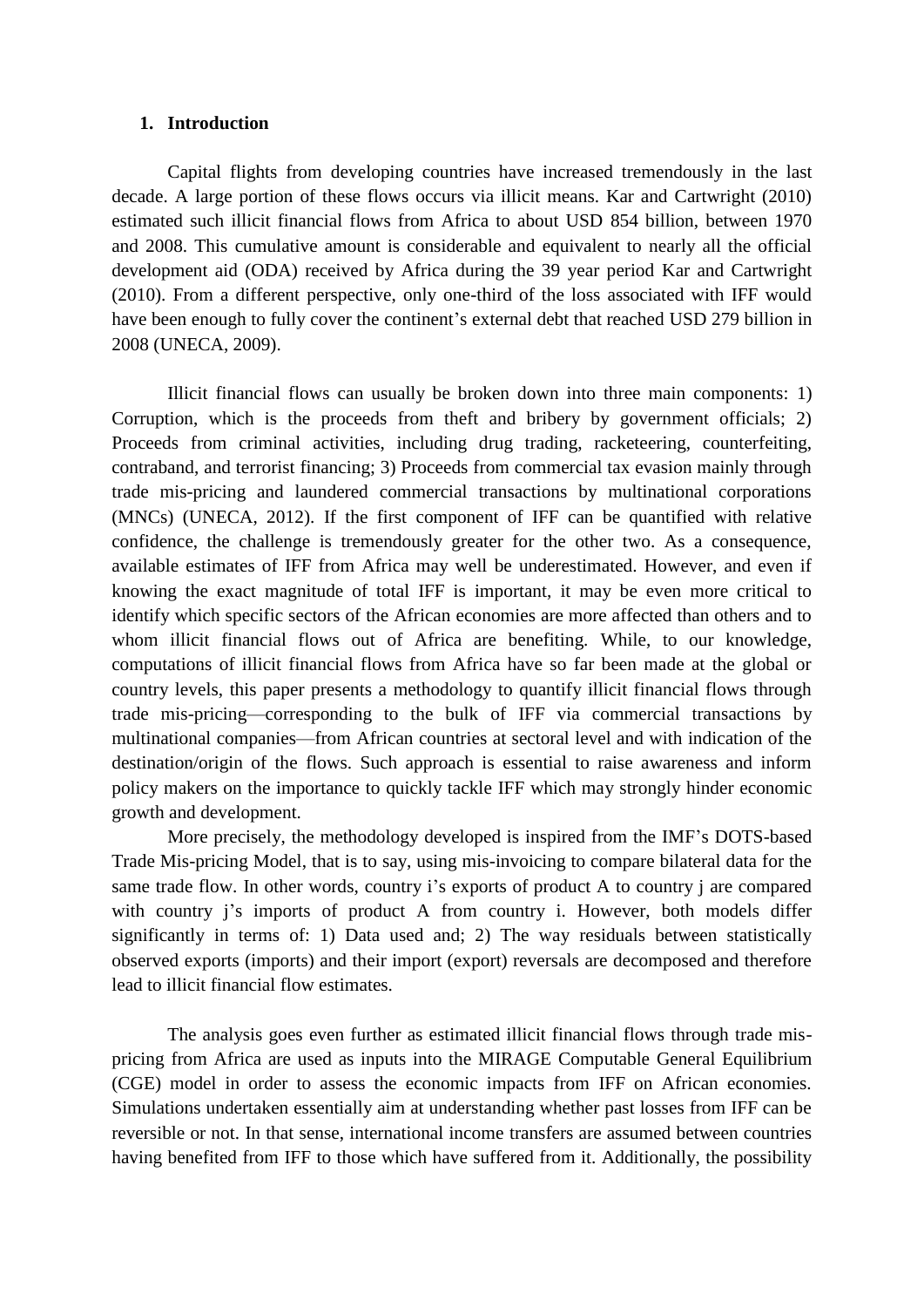for recipient countries from income transfers to use these resources to finance trade facilitation measures is envisaged.

Results indicate that the massive amount of financial resources illegally lost by Africa are in fact highly concentrated in a few countries and sectors –essentially extractive and mining industries– and benefit to a handful of countries. Findings from CGE analysis indicate that it is rather challenging for Africa to fully recover from such losses –even if specific policy reforms (such as the adoption by Africa of trade facilitation measures financed by the rest of the world) could be helpful– and, therefore, illicit financial flows must be combated in the first place by adopting effective frameworks to prevent them.

The paper is comprised of 4 sections in addition to the introduction. Section 2 attempts to unpack the key concepts related to illicit financial flows and their definitions, as well as the different methodologies typically used in quantifying IFF. Section 3 discusses the methodology adopted for the analysis and results from quantifying IFF in Africa, while Section 4 discusses the methodology and findings from economic implications of such losses on African countries based on a CGE assessment. Section 5 concludes and discusses policy implications of IFF losses in Africa.

### **2. Key concepts and background on Illicit Financial Flows**

1

Terminological clarity surrounding illicit financial flows (IFF) is critical towards the attempt to quantifying IFF at the sectoral level. The definition and concept of IFF remain rather vague and imprecise. The concept of IFF and 'capital flight' will be used interchangeably, although capital flight also contain licit streams of funds going out of the country (Heggstad et al., 2010). Also, it is worth noting that the distinction between what should be defined as illicit and which activities which considered licit flows are not always clear. For example, foreign debt (in the form of public loans) for developing countries has been captured by local and foreign elites and storing those stolen assets in private accounts overseas. This revolving door relationship between acquiring of public funds and the transfer of funds often involve legally questionable practices (Ndikuma and Boyce 2008 and 2011).In particular, by its very nature, IFF is conducted with the intent to avoid any kind of detection by government official financial statistics. In other words, official figures do not capture illegal activities such as gambling, narcotics, smuggling, contraband, and drug trafficking. In addition, the scale of illegal money flows cannot be measured precisely and they must, therefore, be estimated by methods which involve a substantial degree of uncertainty<sup>2</sup> (Norwegian Ministry of Foreign Affairs, 2009).

<sup>&</sup>lt;sup>2</sup> UNECA (2012) noted that IFF estimates are difficult to compare because the various studies' which attempt to estimate IFF use different methods, assumptions and data even when using the same basic methodology. For example, the report by Global Financial Integrity on IFFs from developing countries states that estimates of IFFs at the regional and country level could differ from those published in its 2010 report due to revisions of the underlying data supplied by member countries.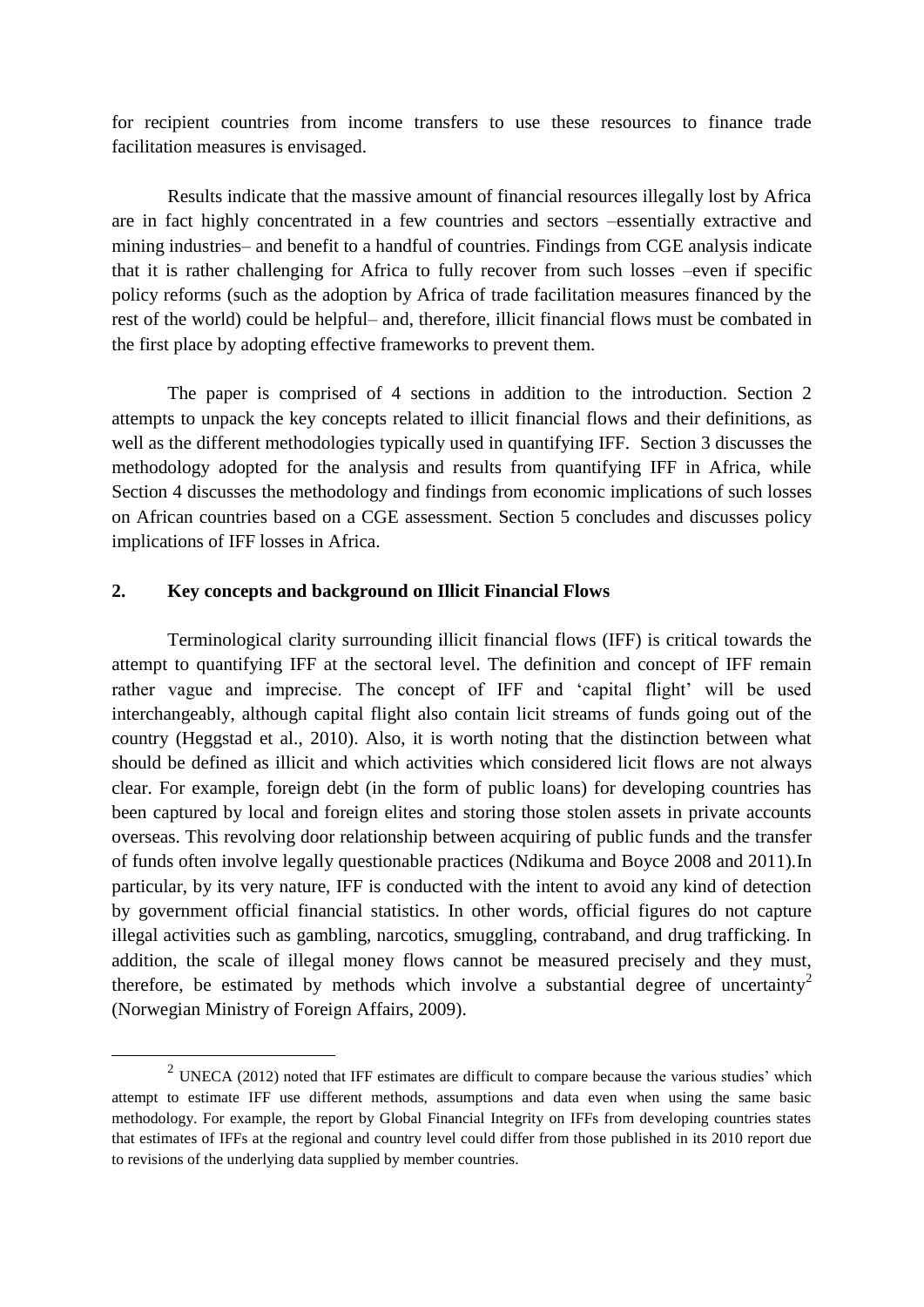More refined definitions suggest that IFF should be understood as money that is illegally earned, transferred or used, at its origin, or during movement of use. The flow of money has broken laws and hence is considered illicit (Reuter, 2012 and Kar & Cartwrightsmith, 2010). In particular, the characteristics of these funds include that: 1) The transfer itself may be illegal; 2) The funds are proceeds of illegal activities; or/and 3) There is no paper trail which could potential identify the owner, the origin and the activity of the business.

IFF are usually classified into three main broad categories: 1) Corruption, which is the proceeds from theft and bribery by government officials; 2) Proceeds from criminal activities, including drug trading, racketeering, counterfeiting, contraband, and terrorist financing; 3) Proceeds from commercial tax evasion mainly through trade mispricing and laundered commercial transactions by multinational corporations (MNCs) (UNECA, 2012). Baker (2005) quoted in Kar and Cartwright-Smith (2010) noted that corruption accounts for around 5 per cent of global IFF, while proceeds from criminal activities accounted and from commercial tax evasion represent 30 and 65 per cent, respectively. Corruption and proceeds from criminal activities are extremely difficult to measure. However, commercial transaction through MNCs could be estimated with several data sources including Balance of Payments data, trade data and corporate public information on MNCs. This study is to estimate IFF based on the commercial tax evasion by MNCs for two reasons. First, there is more credible data available on this channel compared to corruption and criminal activities, allowing for estimation. Second, majority of IFF (65 per cent) takes place in this channel compared to the other two channels<sup>3</sup>.

Within the channel of commercial tax evasion, there are two main types of activities<sup>4</sup> that MNCs could pursue. The first activity is transfer pricing. This method takes place when two related companies—usually a parent company and a subsidiary—in two different countries trade with each other. The trade normally involves manipulation of price of goods by the parent company (usually adjusting excessively higher than normal market price), of which the subsidiary branch will pay for such good, thereby repatriating excessive amount of money to its parent company (at the same time avoiding tax in the subsidiary's country). In many cases, it looks like a normal legitimate transaction, although it can appear unethical. Trade mis-pricing (also known as trade mis-invoicing) is another potential activity from MNCs leading to commercial tax evasion. The IFF channels described are illustrated in Figure 1.

<u>.</u>

 $3$  It should be noted though that there is no clear distinction between these three channels, and in some case, IFF could take place due to a combination of two or all of these components.

<sup>&</sup>lt;sup>4</sup> There are other activities including investment-related transactions and transfers of funds to offshore financial and banking centres and tax havens, although extremely difficult to trace and also to distinguish if such investment or transfers are 'normal' transfers in response to market forces.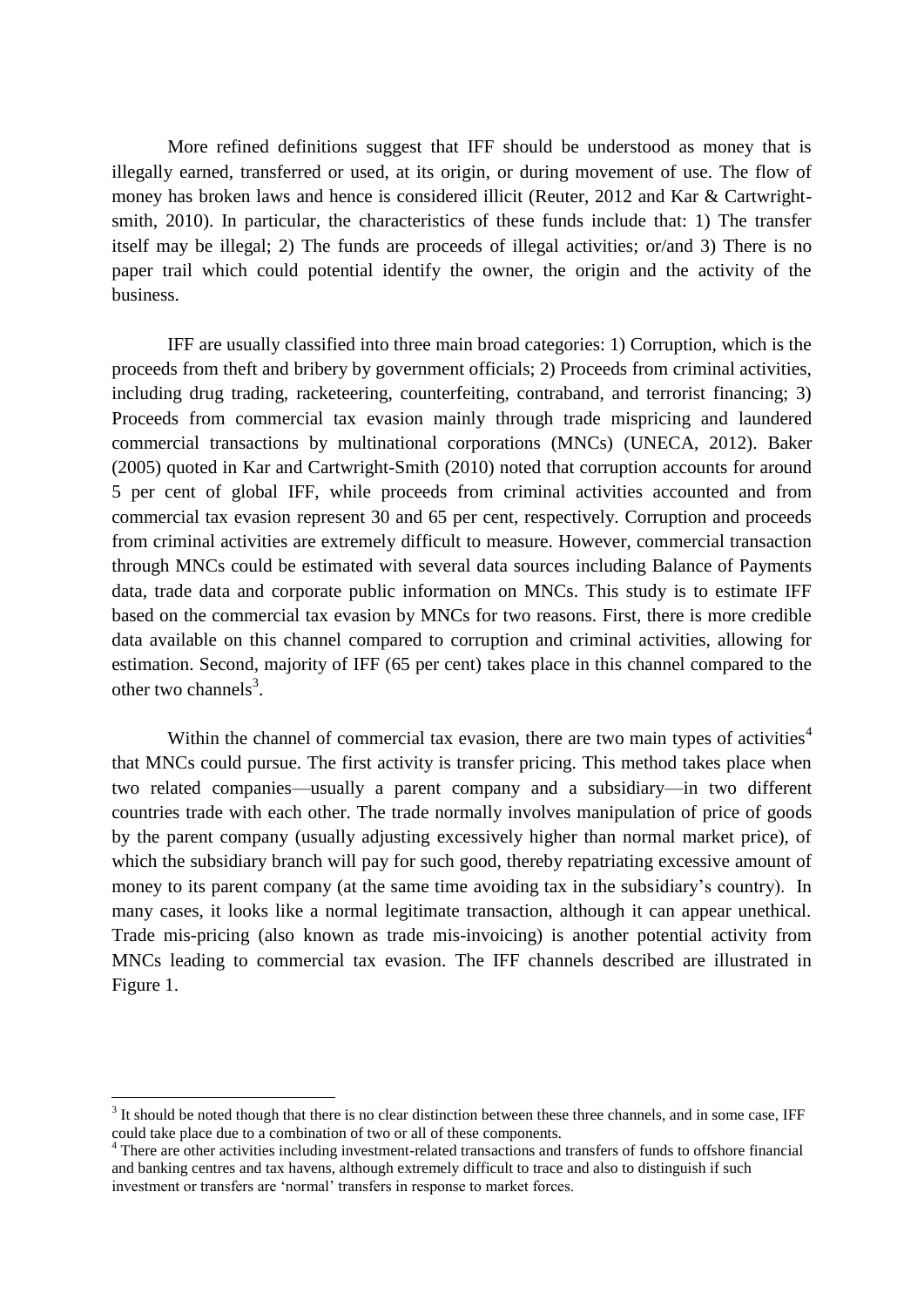Figure 1: Illicit Financial Flows Channels



Source: Author's consolidation of different concepts, 2013.

Unfortunately, this is a shady area of which some operators may claim that it is perfectly legitimate business deals. In fact, most trading occurs in this manner with a foreign account in a third-party country for legitimate reasons. However, when exporters falsely understate the value or quantity of the goods for exports, the funds from such operation should therefore be considered as IFF. Distinguishing such practices in the business world is quite challenging. Symmetrically, importers could over-invoice imported products in order to obtain extra foreign currency from banking authorities, and stashing the difference abroad in private accounts (Boyce and Ndikumana, 2012). The assumption is that an importer can shift money abroad illicitly by over-invoicing imports—implying that the paying more than the normal price abroad—or under-invoicing exports—implying declaration to authorities of payment below normal price while the difference is invested abroad. On the other hand, imports may be under-invoiced or not even recorded at all to avoid custom duties. In addition, over-invoicing of exports could also take place for the same purpose. Bottom line, over-invoicing and under-invoicing collectively contribute to trade mis-pricing (or misinvoicing).

Most recent studies have found that IFF from developing countries including Africa occurs in unprecedented amounts. Table 1 below provide a glimpse of the recent estimates.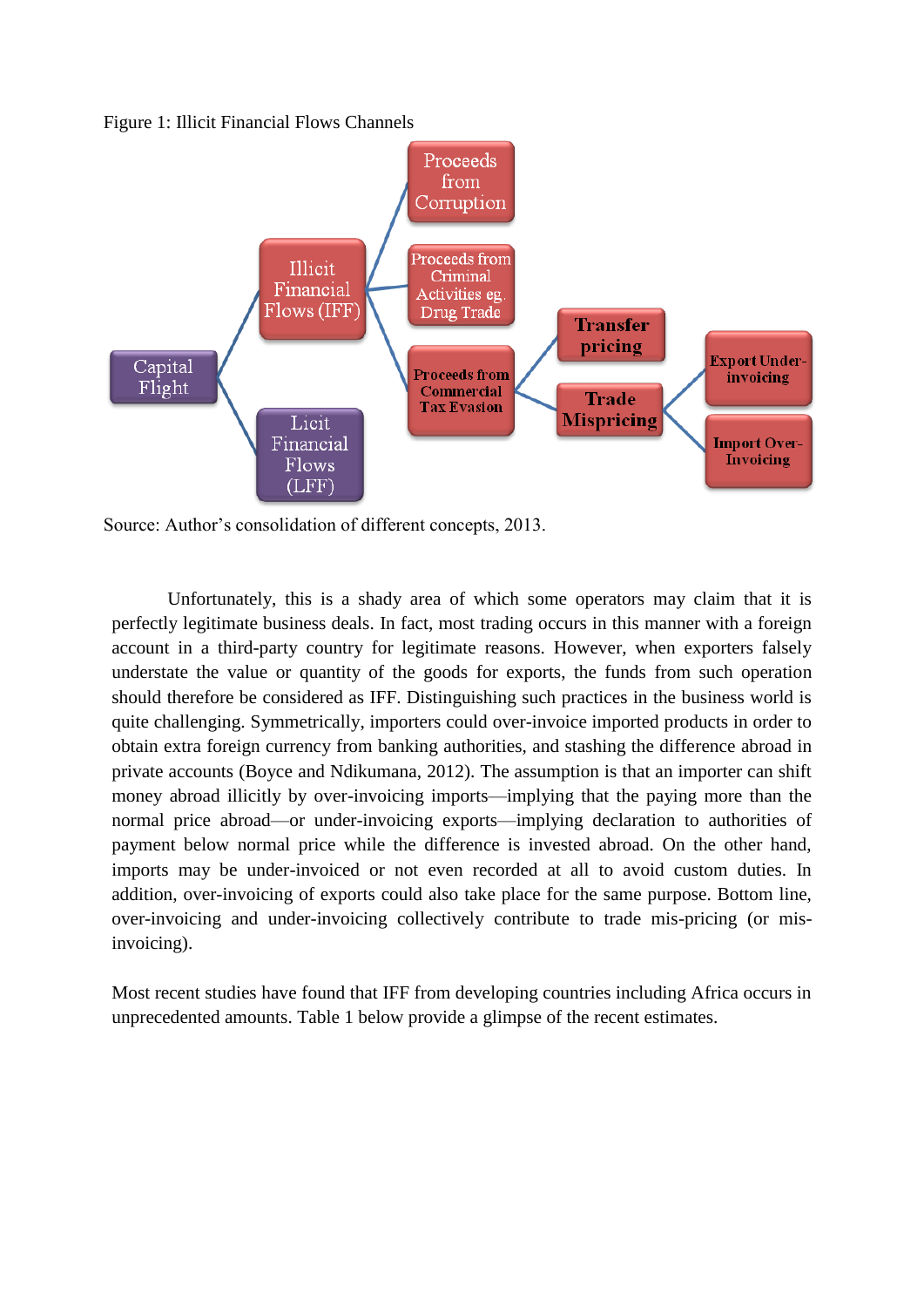| <b>Table 1: Estimates of IFF in Developing Countries</b> |                  |                                                         |                   |                                                                                                      |  |  |  |
|----------------------------------------------------------|------------------|---------------------------------------------------------|-------------------|------------------------------------------------------------------------------------------------------|--|--|--|
| <b>Study and Year</b>                                    | <b>Estimated</b> | <b>Countries</b>                                        | <b>Cumulative</b> | Methods Used*                                                                                        |  |  |  |
|                                                          | Amount           |                                                         | <b>Years</b>      |                                                                                                      |  |  |  |
|                                                          | (USD             |                                                         |                   |                                                                                                      |  |  |  |
|                                                          | billion)         |                                                         |                   |                                                                                                      |  |  |  |
| $\&$<br>Freitas \$379<br>Kar<br>(2012)                   |                  | China                                                   | 2000-2011         | Adjusted Trade<br>Mis-<br>pricing Methods                                                            |  |  |  |
| Ndikumana & \$814<br><b>Bouyce</b> (2012)                |                  | 33 SSA Countries                                        | 1970-2010         | Trade Mis-pricing<br>and<br>Residual Methods                                                         |  |  |  |
| & Freitas \$775-\$903<br>Kar<br>(2011)                   |                  | Developing Countries                                    | 2000-2009         | Change in External Debt<br>(CED)<br>plus<br>Gross<br>Excluding<br>Reversals<br>(GER) Methods         |  |  |  |
| <b>UNDP</b> (2011)                                       | \$26.30          | 48 LDCs                                                 | 2008              | Residual adjusted for<br>Trade<br>Mis-pricing<br><b>Methods</b>                                      |  |  |  |
| Kar & Cartwright- \$854<br>Smith $(2010)$                |                  | Africa                                                  | 1970-2008         | Resdual Adjusted Method                                                                              |  |  |  |
| Boyce $\&$<br>Ndikumana (2012)                           | \$450            | Algeria, Morocco, 1970-2010<br><b>Egypt and Tunisia</b> |                   | Residual & Trade Mis-<br>pricing Methods                                                             |  |  |  |
| Claessens and \$500<br>Naude (1993)                      |                  | 84 Developing 1971-1991<br>Countries                    |                   | Residual & Dolley<br>Methods                                                                         |  |  |  |
|                                                          |                  |                                                         |                   | Note: * - Most of the studies introduce minor adjustments or combinations of the main methodologies. |  |  |  |
| Sources: Full listing in References.                     |                  |                                                         |                   |                                                                                                      |  |  |  |

Most of the recent studies have highlighted four interesting evidences for Africa worthy of note. First, it is a paradox that Africa is a net creditor of IFF (mostly back to developed or emerging economies), when at the same time it requires substantial funds for its developmental need. Ndikumana and Boyce (2008) found that for every dollar of external borrowing by an Sub-Saharan African (SSA) country in a given year, on average, roughly 80 per cents left the country as capital flight. This phenomenon is known in the literature as the 'revolving door' problem. Second, the amount of IFF from Africa is substantial that if those amount where retained in the continent, Africa would be able to settle all its international debt and still retain some funds for its developmental needs. Ndikumana and Boyce (2012) estimated that 33 SSA countries had lost USD 814 billion from 1970 to 2010, exceeding the amount of official development aid (USD 659 billion) or foreign direct investment (USD 306 billion) received by these countries over the period. Third, there is evidence that capital flight may burden African countries (IFF as percentage of GDP) more significantly compared to other major regions of the world. For example, Hermes and Lensink (2000) found that although smaller in amount compared to Latin America, the burden was higher for African countries at around 61 per cent compared to 22 per cent for Latin America.

Several factors have been cited in the literature for driving IFF. One factor is governance—corruption and weak regulatory systems—fuelling underground economy and driving IFF (Kar and Freitas 2012 and UNDP 2011). Ndikumana and Boyce (2012) argued that excessive IFF over the period 1970-2010 in Algeria (USD 267 billion), Morocco (USD 88 billion), Egypt (USD 66 billion) and Tunisia (USD 39 billion) is strongly linked to the regimes that ruled these countries. For example, Ndikumana and Boyce (2012) noted that as the regime collapsed, the media was flooded by reports of large amount of money held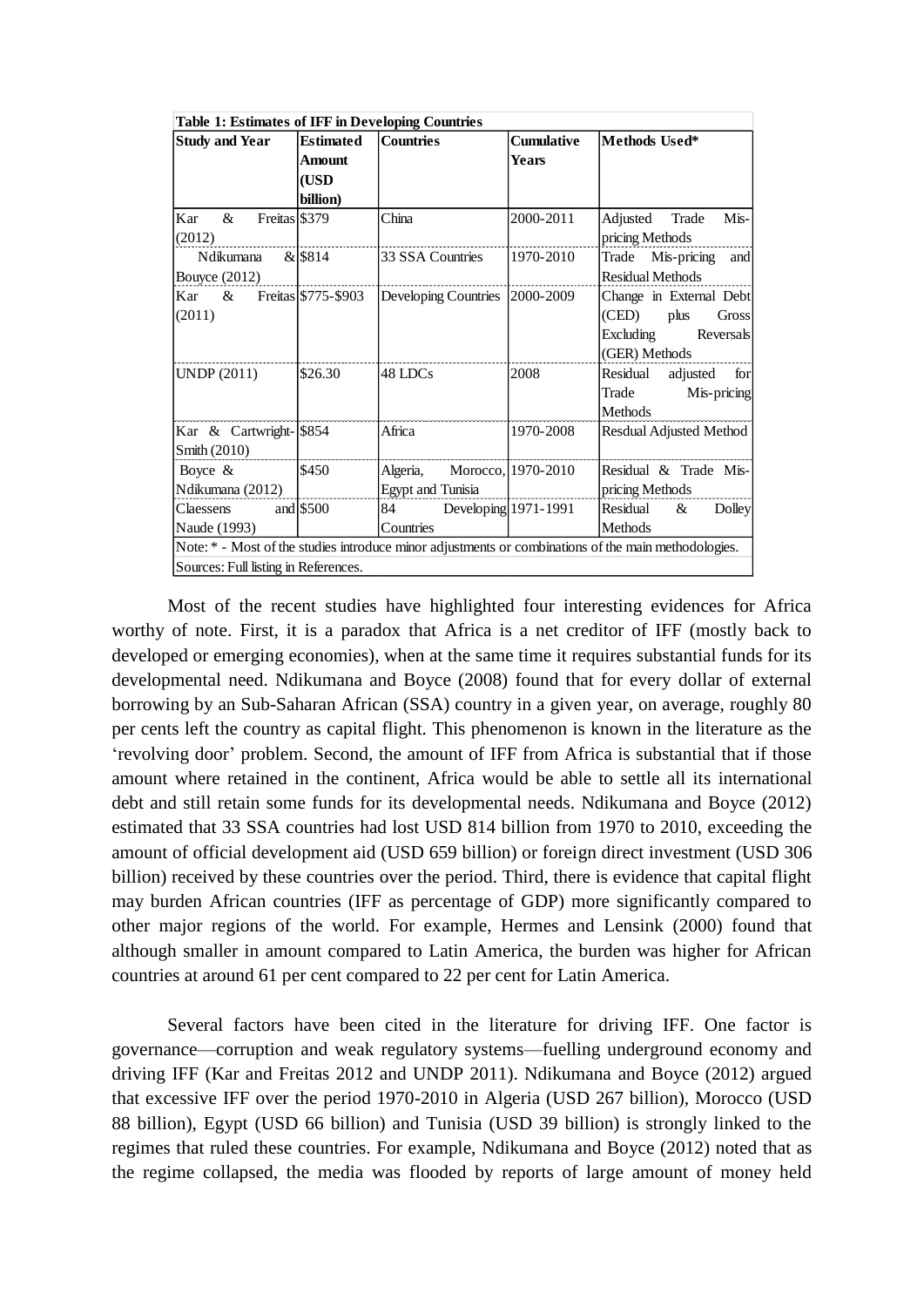abroad by Tunisia's Ben Ali, Libya's Qaddafi, Egypt's Mubarak and their families. More specifically, Qaddafi was estimated to hold USD 55 billion in the US, UK and several European Countries. Another factor is the role of some financial institutions and tax havens in facilitating IFF. For example, the Norwegian Ministry of Foreign Affairs (2009) noted that an investigation into the UBS case in the US shows that 95 per cent of the UBS clients who opened an account in a tax haven failed to declare the existences of this account to the tax authorities. Similarly, it was reported that a major UK bank with almost 10,000 British depositors, only 3.5 per cent provided account information to the tax authorities (Norwegian Ministry of Foreign Affairs, 2009).

Moreover, excessive external borrowing has been found to be strongly correlated with capital flight. Ndikumana and Boyce (2011) found statistically significant and economically large effect of external borrowing on capital flight. This is, the estimated coefficient on change in debt implies that up to 67 cents out of each dollar borrowed abroad between 1970 and 2004 has left Sub-Saharan African in capital flight. The authors also noted that the causal relationships between capital flight and external debt can run both ways; this is, foreign borrowing can cause capital flight, while at the same time capital flight can lead to more external borrowing. Other macroeconomic variables found to contribute to IFF includes the overvaluation of domestic currency (making foreign assets relatively cheap and lead to the anticipation of devaluation); heavy progressive taxation on income which brings real interest rates to a negative level particularly in an inflationary environment; high and persistent budgetary deficits. Based on a study of 45 developing countries, Le and Zak (2006) found that political instability—unconstitutional government change and internal uprising accelerate capital flight. Similar studies on the link between political stability have been found by Fatehi (1994) for Latin America and Hermes and Lensink (1992) for 6 SSA countries. Moreover, development aid could also be linked to increased capital flight due to corruption (Collier et al, 2004). External debt (assumed or guaranteed by the government) has a direct impact on IFF. In terms of the relationship between FDI and IFF, Kant (1996) found a negative correlation between FDI and capital flight in all developing regions including SSA. Even financial institutions such as the banking system could play a role on facilitating capital flights, although legal channels could be used for illicit purposes (Heggstad et al., 2010).

### **3. Quantifying illicit financial flows from Africa: methodology and results**

Before presenting estimates of illicit financial flows through trade mis-pricing from Africa, it is essential to clearly describe the methodology used for computations. A brief look at methods commonly used in the literature is also important to better understand innovations brought to the methodology developed and presented in this paper.

### **3.1. Methodology overview**

### **3.1.1. Methodologies commonly used in the literature**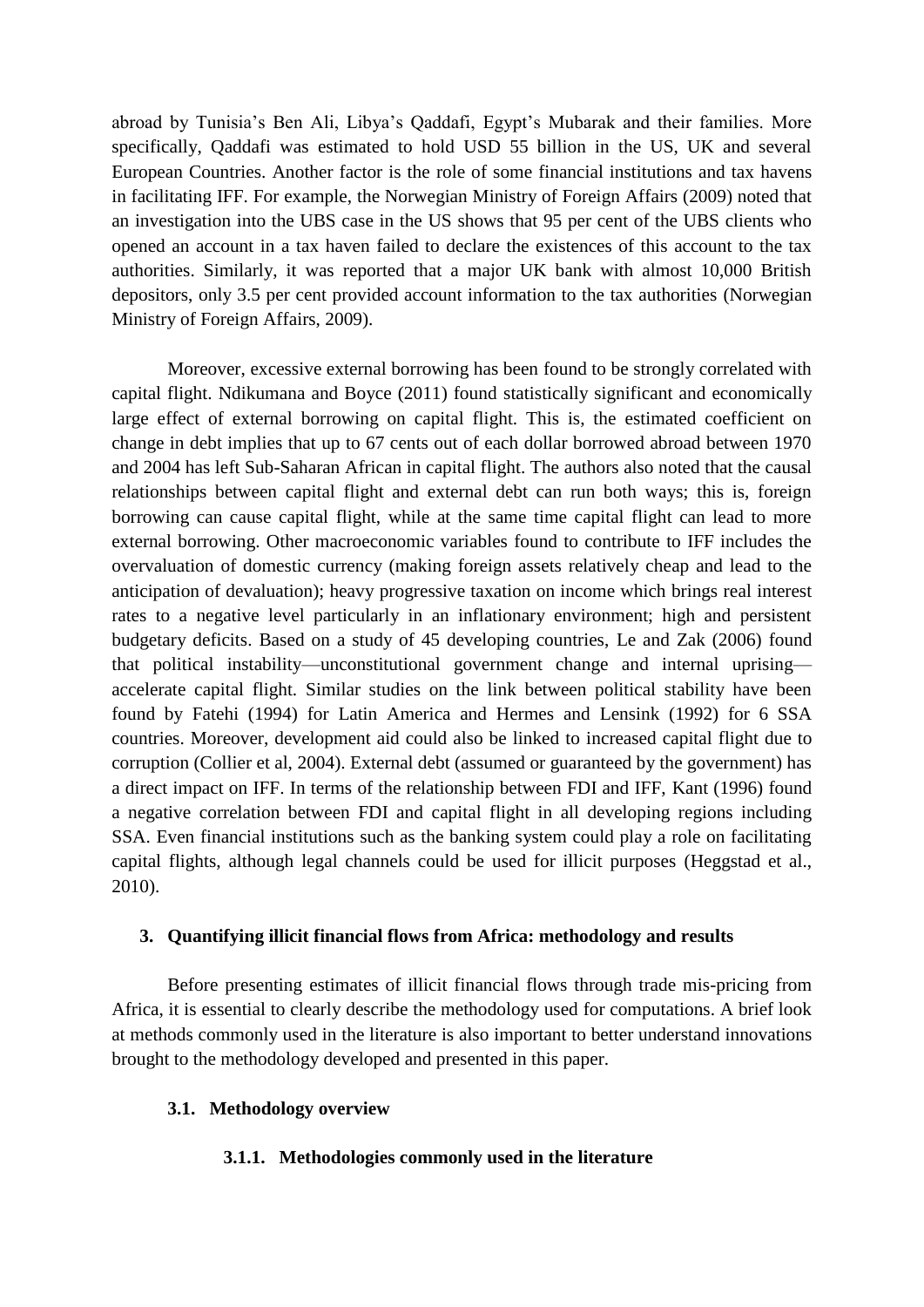There are four common methodologies used in recent literatures towards estimating IFF. First, the World Bank's residual model uses the balance of payment figures to compare a country's source of funds with its recorded use of funds. Hence, whenever a country's source of funds exceeds its recorded use of funds, this implies that the unaccounted-for-capital has leaked out of the country's external account. This residual or gap between recorded source of funds and use funds amounts to an unrecorded outward capital from the country (UNDP, 2011, Kar and Cartwright-Smith, 2008 and Norwegian Ministry of Foreign Affairs, 2009). Therefore, IFF is the result of the combined two main sources of funds for a country which are external debt contracted and net inflows of foreign direct investments, minus the sum of current account deficit (shortfall of exports over imports) and foreign exchange reserve assets. Hence, if source of funds is greater than use of funds, IFF is assumed to have taken place from the country<sup>5</sup>.

Second, the Dooley Method relies on the privately held foreign assets reported in the balance of payments that do not generate investment income<sup>6</sup>. Third, the Hot Money method uses the balance of payment statistics with the assumption that the residual item of net errors and omissions in the balance of payments is an expression of capital flight (Norwegian Ministry of Foreign Affairs, 2009). Therefore, the balance of payments measures a country's income surplus and net wealth against other countries. In principle, changes in net wealth should roughly correspond to the income surplus. If income surplus is greater than growth in net wealth, it is assumed that the assets could have been transferred outside the country, without proper recording with domestic authority.

Last, is the Trade Mis-invoicing Model which used the IMF Direction of Trade Statistics (DOTS). The assumption is that IFF could take place when over-invoicing imports as well as when under-invoicing exports on customs documents, illicit funds could be transferred abroad. Using bilateral export and import statistics, trade mis-invoicing is estimated by comparing the difference between a developing country's exports/imports to the world (or another bilateral partner) to what the world (or bilateral partner) reports as having imported/exported from that country. The difference is assumed as illicit financial flows after adjusting for insurance and freight<sup>7</sup>.

## **3.1.2. Revisited approach to estimate illicit financial flows through trade mis-pricing from Africa**

The methodology presented in this paper builds on the IMF's DOTS-based trade mispricing model in the sense that it looks at trade mis-invoicing (or mis-pricing) accounting for both under-invoicing exports and over-invoicing imports.

<u>.</u>

<sup>&</sup>lt;sup>5</sup> For more information on residual method, see Claessens and Naude (1993).

<sup>&</sup>lt;sup>6</sup> For more information on Dooley method, see Dooley (1986).

<sup>&</sup>lt;sup>7</sup> See Kar and Cartwright-Smith (2010), for further discussion and use of this model.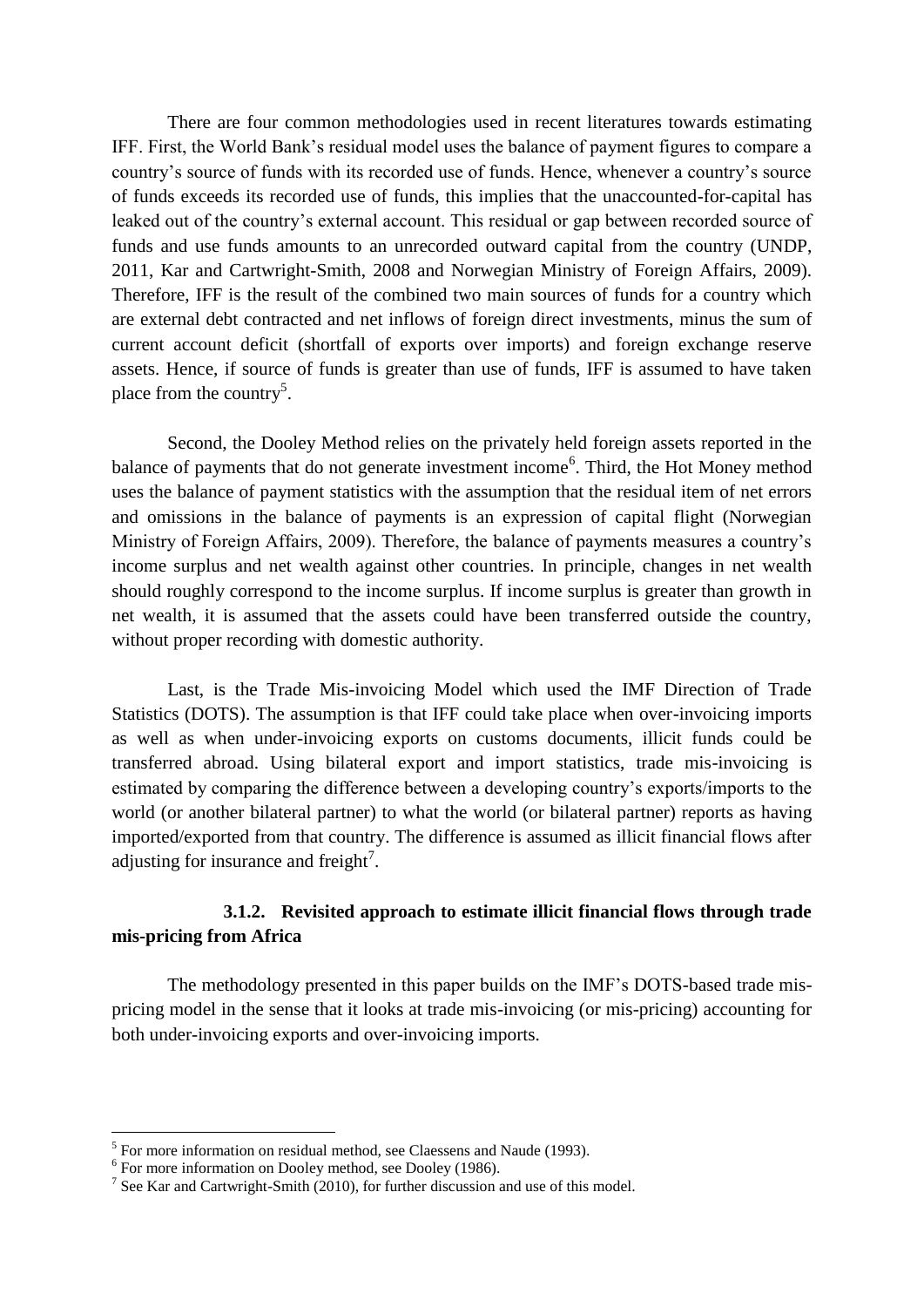However, both models differ significantly in terms of: 1) Data used and; 2) The way residuals between statistically observed exports (imports) and their import (export) reversals are decomposed and therefore lead to illicit financial flow estimates.

First, the method presented in this paper relies on the UN COMTRADE dataset which provides bilateral trade information for more than 200 countries—including all African<sup>8</sup> countries—and 5,000 products that is to say at the Harmonized System 6-digit (HS6) level of products. The IMF's DOTS-based trade mis-pricing model, however, uses only information at the country level.

Second, the IMF's DOTS-based trade mis-pricing model estimates illicit financial flows as a residual after comparing exports (imports) and their import (export) reversals only following adjustments for price differences. Indeed, exports are usually expressed free on board (f.o.b.), while imports are given inclusive of cost, insurance and freight (c.i.f.). In that sense, before being compared exports and imports must be expressed in the same unit. The IMF's DOTS-based trade mis-pricing model uses a fixed coefficient equal to  $1.1^9$ , dividing imports c.i.f. by this coefficient to convert them in imports f.o.b. Once both exports and imports are given f.o.b., exports (imports) and reversal imports (exports) are being compared and the residual is assumed to be an estimate of illicit financial flows. At least two major criticisms can be formulated towards this methodology: a) Using a fixed coefficient to convert import values from c.i.f. to f.o.b. is highly unrealistic<sup>10</sup> and can only add unsatisfactory distortion between export and import statistics resulting in biased values for illicit financial flows; b) Assuming illicit financial flows to be the sole residual between export and import values after converting those in the same unit is certainly inappropriate. In addition to potential statistical errors which are—as most studies admit—rather difficult to assess, there are other reasons such as time lags in export/import processes that can explain why export and import statistics do not match.

The methodology presented in this paper tries to address some of the above limitations. To that end, imports are not converted from c.i.f. to f.o.b. but rather imports already expressed in f.o.b. are used. Whereas UN COMTRADE also provides exports expressed f.o.b. and imports in c.i.f., it was decided to consider exports from UN COMTRADE and use BACI dataset for imports. BACI dataset relies on UN COMTRADE data (also at the HS6 level of products) but provides adjusted and equal values for both exports and their reversal imports in f.o.b. prices. In BACI, reversal flows are reconciled using an econometric analysis based on estimations of transport costs. In complement a variance analysis to assess reliability of country reporting is also undertaken thereby limiting potential data errors in  $BACI<sup>11</sup>$ .

<u>.</u>

 $8$  That is to say 53 African countries as the recent independence of South Sudan is not reflected in the data used. <sup>9</sup> As per IMF DOTS practice, refer to UNDP (2011) for further information.

<sup>&</sup>lt;sup>10</sup> The fixed coefficient does not vary over time or among trading partners. In practice, however, c.i.f.–f.o.b.

ratios in international trade statistics often lie outside a reasonable range of variation, Nitsch (2012).

 $11$  See Gaulier and Zignago (2010), for full details on BACI dataset.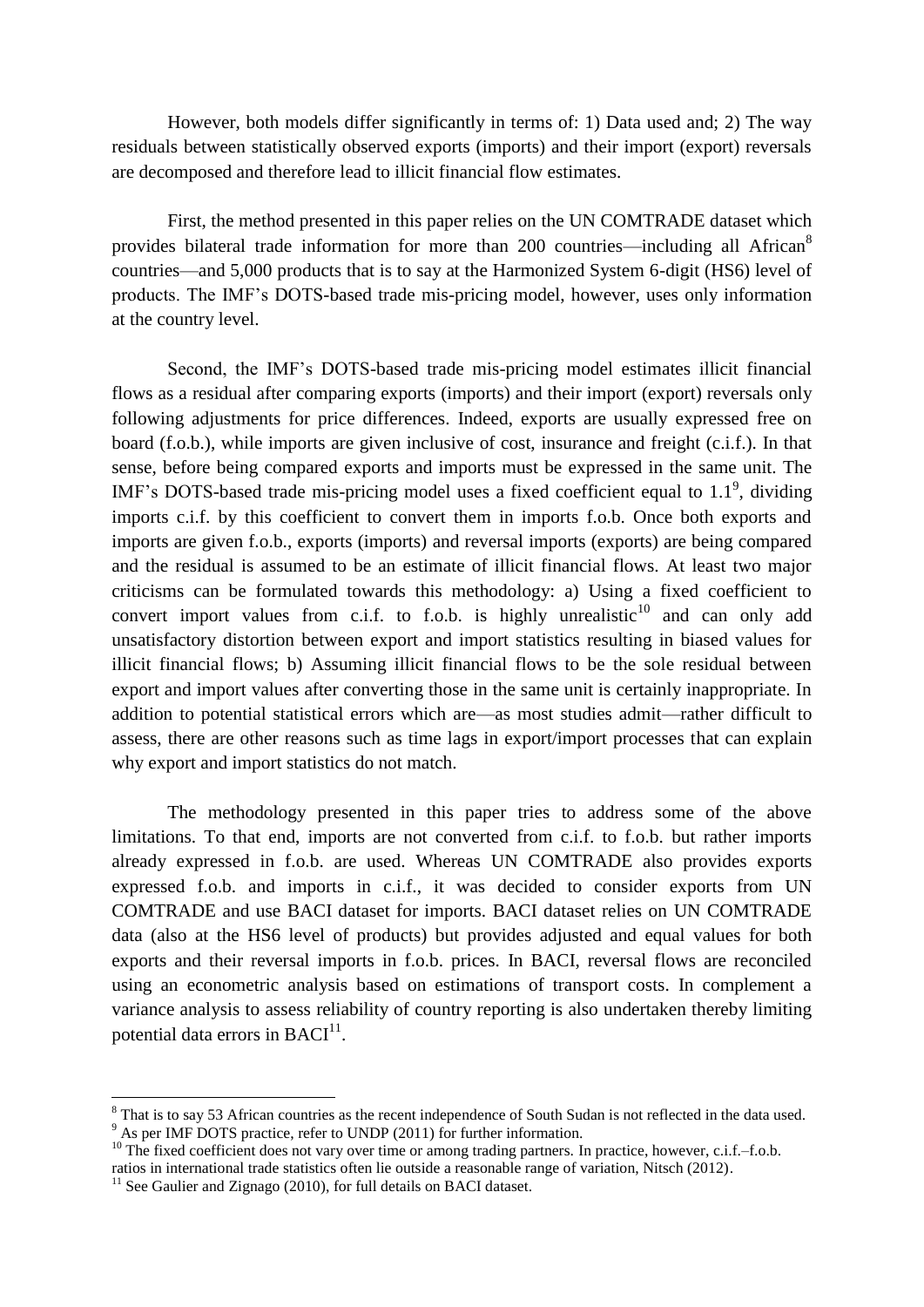Despite having exports and their reversal imports expressed in the same unit (i.e. f.o.b.) and also potentially freerer of trade reporting mistakes, the revisited methodology to estimate IFF goes further than simply adjusting for price differences by also taking into account time lags in export/import processes. Indeed, a good cleared by customs of the exporting country a certain year may not be reported by the customs of the importing country in the same year leading to statistical export and reversal import values' gaps for a particular year. This can easily be explained by the time it may take for a good to be delivered from one country to another.

As a consequence, exports (imports) and reversal import (export) values are reduced by computed amounts equivalent to delivery time in exporting/importing a specific good between two defined countries. Monetary values of the costs associated to time delays in trade are obtained by multiplying trade values expressed in f.o.b with ad valorem (i.e. in percent) trade time costs. These ad valorem costs are estimated by crossing two sets of information: a) Average time to export/import in days by a country; b) Import/export weighted average time costs by sector, exporting and importing countries. Note that prior to combining this information, it is necessary to aggregate trade data from UN COMTRADE and BACI at the level of sectors and countries/regions in conformity with the Global Trade Analysis Project (GTAP) database; the reason being that information on trade weighted average time costs is only available for GTAP sectors and regions. Once trade data are aggregated at the GTAP level, average time to export and import are also aggregate at the same level of countries/regions. Yearly data of average number of days to import and export by country come from the World Bank Doing Business Project on Trading Across Borders<sup>12</sup>. These account for the average number of days for customs processing, port handling and inland transport in either the import or export process. Average time for document preparation also available in the Trading Across Borders statistics is not accounted for in this study as it can be done in parallel to other trading activities and therefore should not be added to the total delivery time of the exported or imported good. Data on import/export weighted average time costs given at GTAP levels sector, exporting and importing countries come from Minor and Hummels  $(2011)^{13}$ . These import (export) weighted averages time costs by sector, exporting region and importing region are then multiplied by the average time in days to import (export) of each corresponding country/region such as ad valorem trade time costs can be estimated as follow:

AdVCOST\_EXP i,j,k,t = Wgt.av.time\_COST i,j,k \* (Av.days\_EXP i,t + Av.days\_IMP j,t)  $=$  AdVCOST\_IMP\_j,i,k,t (1)

and,

1

 $12$  In this study data from World Bank Doing Business 2006 to 2011 reports are used (that is to say data for years 2005 to 2010; prior to 2005, 2005 information is used due to unavailability of data for those years). Data are aggregate from available countries to GTAP countries/regions taking average times of countries belonging to the same GTAP region. For a few missing data, the same approach is used that is to say the average for the region to which the country belongs to is applied.

 $^{13}$  See Minor and Hummels (2011) for full details on the methodology.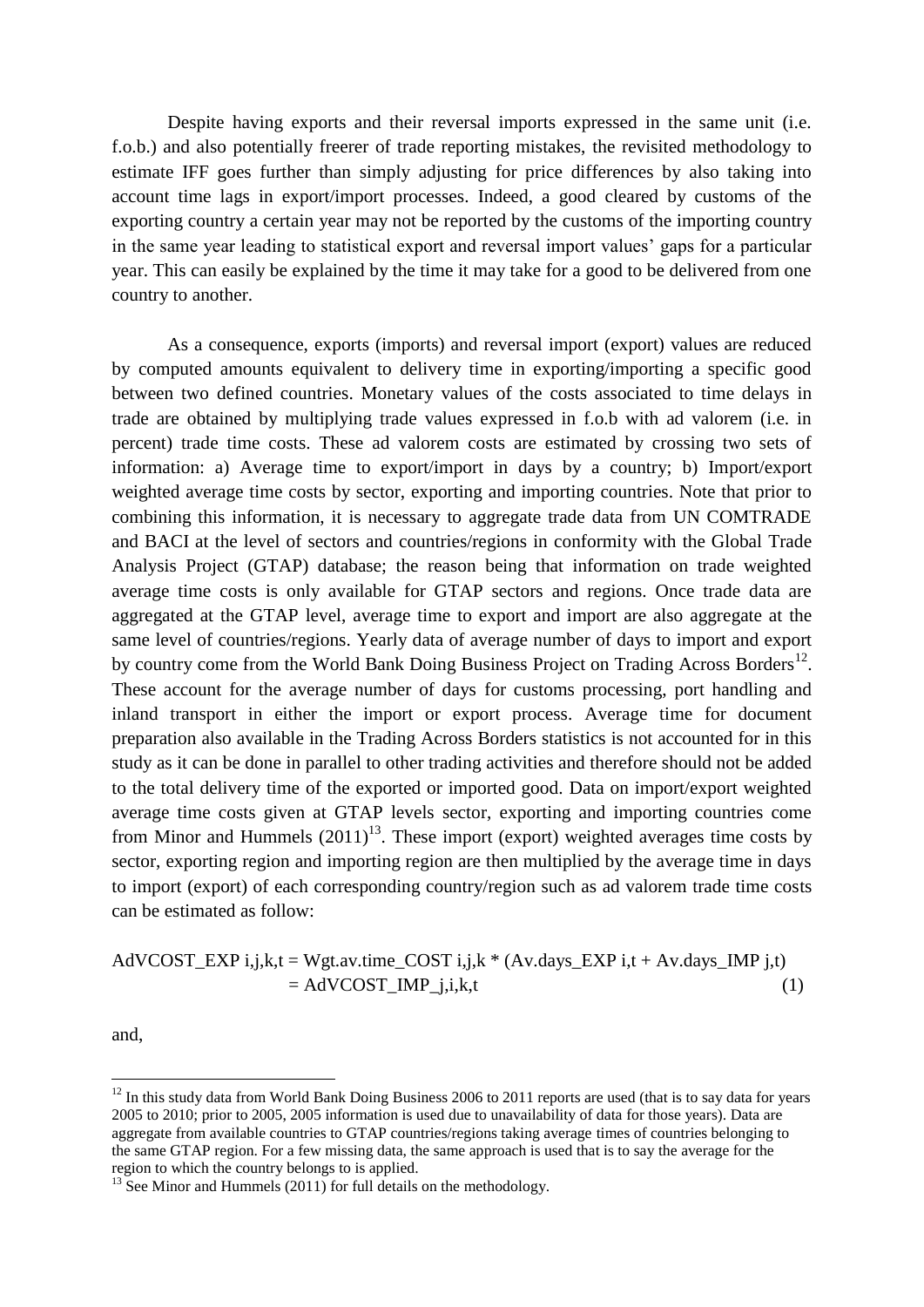## AdVCOST\_EXP j,i,k,t = Wgt.av.time\_COST j,i,k  $*(Av.days\_EXP j,t + Av.days\_IMP i,t)$  $=$  AdVCOST\_IMP\_i,j,k,t (2)

with,

*AdVCOST\_EXP i,j,k,t* = Ad valorem time cost for country i to export product k to country i in year t; *Wgt.av.time\_COST i,j,k* = Weighted average time cost for country i to export product to country j; *Av.days\_EXP i,t* = Average number of days for country i to export in year t; *Av.days IMP j,t* = Average number of days for country j to import in year t; *AdVCOST\_IMP j,i,k,t* = Ad valorem time cost for country j to import product k from country i in year t;

*AdVCOST\_EXP j,i,k,t* = Ad valorem time cost for country j to export product k to country i in year t; *Wgt.av.time COST j,i,k* = Weighted average time cost for country j to export product k to country i; *Av.days EXP j,t* = Average number of days for country j to export in year t; *Av.days IMP i,t* = Average number of days for country i to import in year t; *AdVTCOST\_IMP i,j,k,t* = Ad valorem time cost for country i to import product k from country j in year t.

Now that export and import values are both expressed and compared in the same unit (i.e. f.o.b.) and that potential delays in export/import reporting process are estimated, then it is possible to deduct illicit financial flows through trade mis-pricing from Africa as a residual between Africa's exports (imports) and their import (export) reversals all corrected for time lags. As already indicated in the previous section, illicit financial flows through trade mispricing from Africa take place when Africa under-invoices its exports or over-invoices its imports, such as:

IFFMISINV i,j,k,t = UNDERINV
$$
EXP i,j,k,t + OVERINV1MP i,j,k,t > 0
$$
 (3)

with,

 $i =$ any African country<sup>14</sup>;  $j =$ any GTAP country/region (including African countries/regions);  $k =$ any GTAP product;  $t =$ any year from 2001 to 2010.

<sup>1</sup> <sup>14</sup> While we indicated that all country data are aggregated at the GTAP level of country/region, this is not the case for African countries for which we wish to have more detailed information than available in GTAP (note that in GTAP version 7 used for the analysis Africa is aggregated into 21 singled countries and 6 regions). It is therefore important to note that as import/export weighted average time costs by sector, exporting and importing countries are given at GTAP levels of sector and country/region we apply the same weight to all African countries belonging to the same GTAP region; however, trade time costs are different for every African country (even if belonging to a same GTAP region) as long as average number of days to import and export (available at the country level) are different.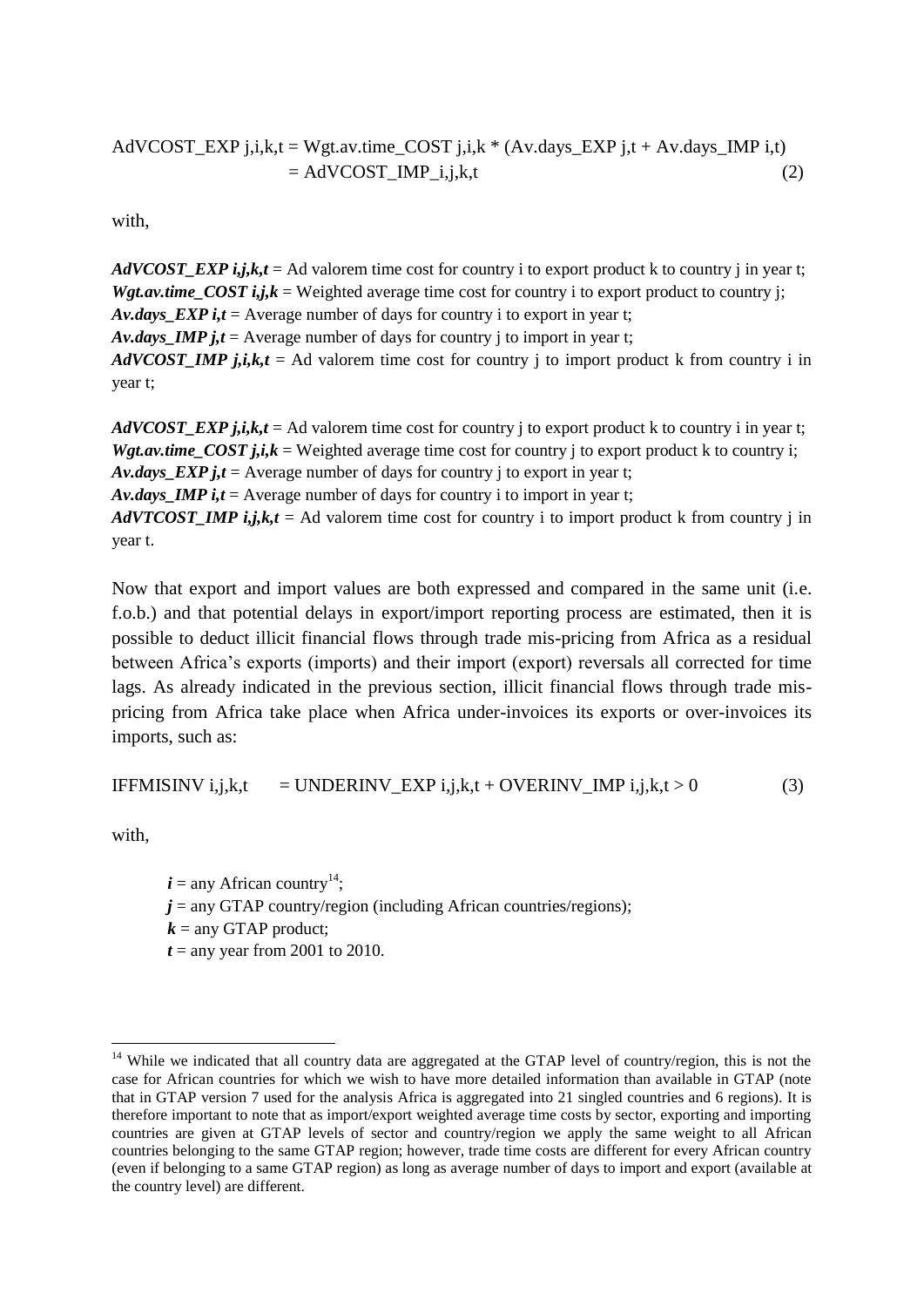Therefore if **IFFMISINV**  $i, j, k, t > 0$  then illicit financial flows through trade mis-invoicing occur from any African country i to country j in product k in year t; otherwise (i.e. *IFFMISINV i,j,k,t* < 0) illicit financial flows through trade mis-invoicing occur from country j to any African country i in product k in year t.

Decomposing (3) further, we get:

UNDERINV\_EXP i,j,k,t  $= (1 - AdV COST\_EXP i,j,k,t) * EXP i,j,k,t$  *(as reported by j) - (1-AdVCOST\_EXP i,j,k,t)\* EXP i,j,k,t (as reported by i)* = *(1*-*AdVCOST\_IMP j,i,k,t) \* IMP j,i,k,t from BACI - (1*-*AdVCOST\_EXP i,j,k,t) \* EXP i,j,k,t from UN COMTRADE* (4)

with,

*EXP i,j,k,t* = Country i's exports of product k to country j in year t; *IMP j,i,k,t* = Country j's imports of product from country i in year t.

As a consequence, if *UNDERINV\_EXP i,j,k,t* > 0 then any African country i under-invoices its exports to country j in product k in year t; Otherwise (i.e. if  $UNDERINV$   $EXP$   $i,j,k,t < 0$ ) any African country i over-invoices its exports to country j in product k in year t.

And,

OVERINV\_IMP i, j, k, t

\n
$$
= (1 - AdV COST_IMP i, j, k, t) * IMP i, j, k, t (as reported by i)
$$
\n
$$
- (1 - AdV COST_IMP i, j, k, t) * IMP i, j, k, t (as reported by j)
$$
\n
$$
= (1 - AdV COST_IMP i, j, k, t) * IMP i, j, k, t from BACI
$$
\n
$$
- (1 - AdV COST_EXP j, i, k, t) * EXP j, i, k, t from UN COMTRADE
$$
\n(5)

with,

*IMP i,j,k,t* = Country i's imports of product from country j in year t; *EXP j,i,k,t* = Country j's exports of product k to country i in year t;

As a consequence, if *OVERINV\_IMP*  $i, j, k, t > 0$  then any African country i over-invoices its imports from country j in product k; Otherwise (i.e. if  $\textit{OVERINV}\_\textit{IMP}\ i,j,k,t < 0$ ) any African country i under-invoices its imports from country j in product k.

Thanks to this methodology, illicit financial flows through trade mis-pricing from Africa can then be aggregated along any dimension: country of origin (i), country of destination (j), sector (k) as well as the time (t), such as:

∑i */and/or* ∑j *and/or* ∑k *and/or* ∑t (IFFMISINV i,j,k,t ) = ∑i *and/or* ∑j *and/or* ∑k *and/or* ∑t (UNDERINV\_EXP i,j,k,t) + ∑i *and/or* ∑j *and/or* ∑k *and/or* ∑t (OVERINV\_IMP i,j,k,t)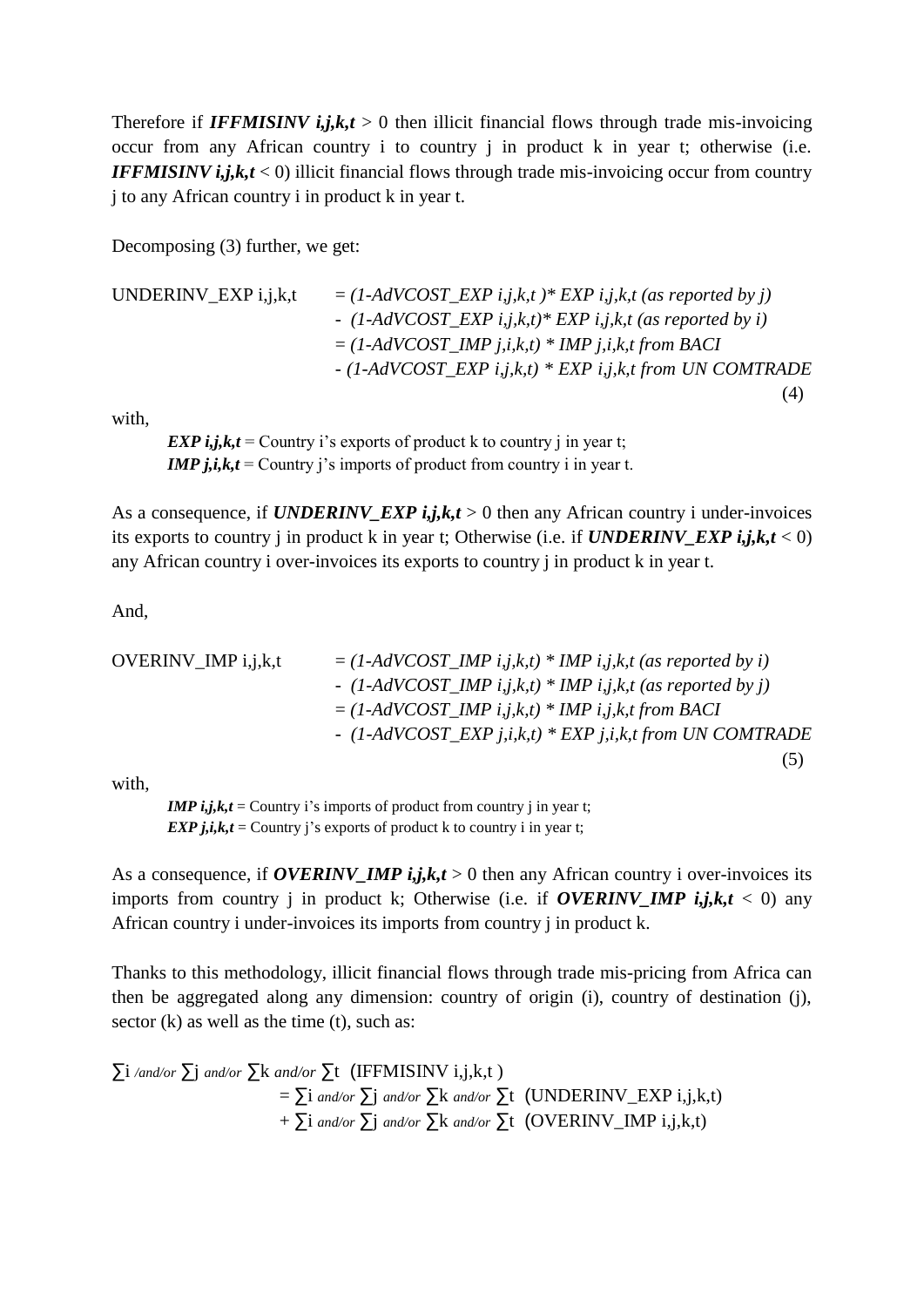Therefore, using this methodology, it is possible to estimate any combination of illicit financial flows through trade mis-pricing: *from* as aggregated information as cumulative IFF from the Africa continent over the total period 2001-2010 *to* as disaggregated information as IFF from any African country i to any country/region j in any product k for any year t.

In addition, from the equations above, it appears clearly that the methodology developed and presented here does not restrict the sign of illicit financial flows with *IFFMISINV i,j,k,t that can potentially be positive (i.e. any African country i registering* illicit financial outflows) or negative (i.e. any African country i registering illicit financial inflows). Traditional approaches for using trade mis-pricing to measure IFFs also usually net out IFFs (i.e. allowing for either positive or negative signs; see Ndikumana and Boyce, 2008) but others prefer to use the gross excluding reversals (GER) method (i.e. allowing only a positive sign with any negative value set to zero; Kar and Cartwright-Smith (2010)). If it is important to admit that the net method may improperly capture reversals in countries subject to political and economic instabilities it is, however, a necessity to net flows when conversions from c.i.f. to f.o.b. trade values are not assumed with always positive and fixed coefficients as well as to maintain consistency whenever aggregating IFF across different dimensions (time, countries, sectors). In that sense, the GER method shows critical limitations and it is for this reason that it was not favoured for this analysis.

However, whatever the methodology used to measure illicit financial flows through trade mis-pricing, it should be stated that the magnitude of the flows is strongly influenced by the reliability of trade statistics. The use of such methodology can therefore be questioned, especially when applied to African countries for which statistics quality and availability are often an issue. Nevertheless, and despite these important limitations, estimations of IFF through trade mis-pricing should certainly not be overlooked as they clearly tend to unanimously present developing countries<sup>15</sup>, and here in particular African countries, as net creditors of illicit financial flows with strongly increasing trends over the past few years.

#### **3.2. Results**

It is estimated that Africa lost USD409 billion via IFF from trade mispricing between 2001 and 2010. About 92.5 per cent of this cumulative total IFF was due to export underinvoicing while 7.5 per cent was import-overinvoicing. While IFF has increased over the decade studied, the last five years has witnessed a significant increase in IFF—totalling USD280 billion between 2006 to 2010—compared to USD129 billion between 2001 and 2005 (see Figure 2). The significant increased in IFF in recent years could be attributable to the recent global increase in the values of primary commodities of which Africa export the most and has revealed comparative advantage on. Figure 2:

1

<sup>&</sup>lt;sup>15</sup> Please refer to Leonce & Kar (2010).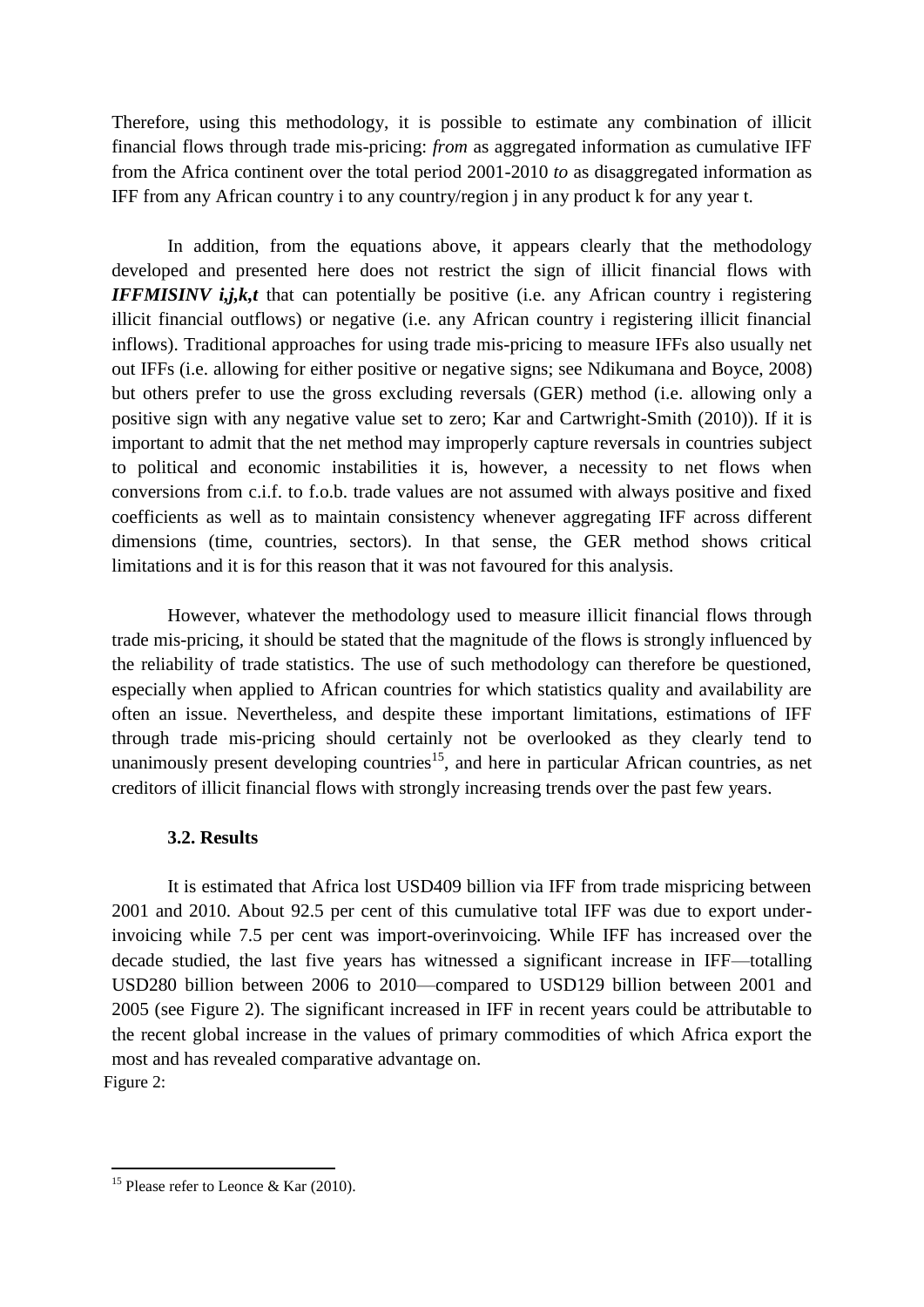

In terms of IFF loss by origin (African economies), we found that Southern Africa Customs Union (SACU)—totalling USD134 billion within the studied decade—was the destination with the biggest IFF loss, followed by Nigeria (USD40 billion), Egypt (USD 28 billion), Morocco (USD20 billion), and Algeria (USD18 billion). Most of these African economies export primary commodities (oil, food and agriculture or minerals and precious stones). Please refer to Figure 3 for the rest of African economies.

Figure 3:



Source: Author's estimation based on CEPII (BACI Dataset, 2013).

Developed countries together with some emerging economies are the biggest recipient of IFF under trade mispricing from Africa with the United States recording the highest around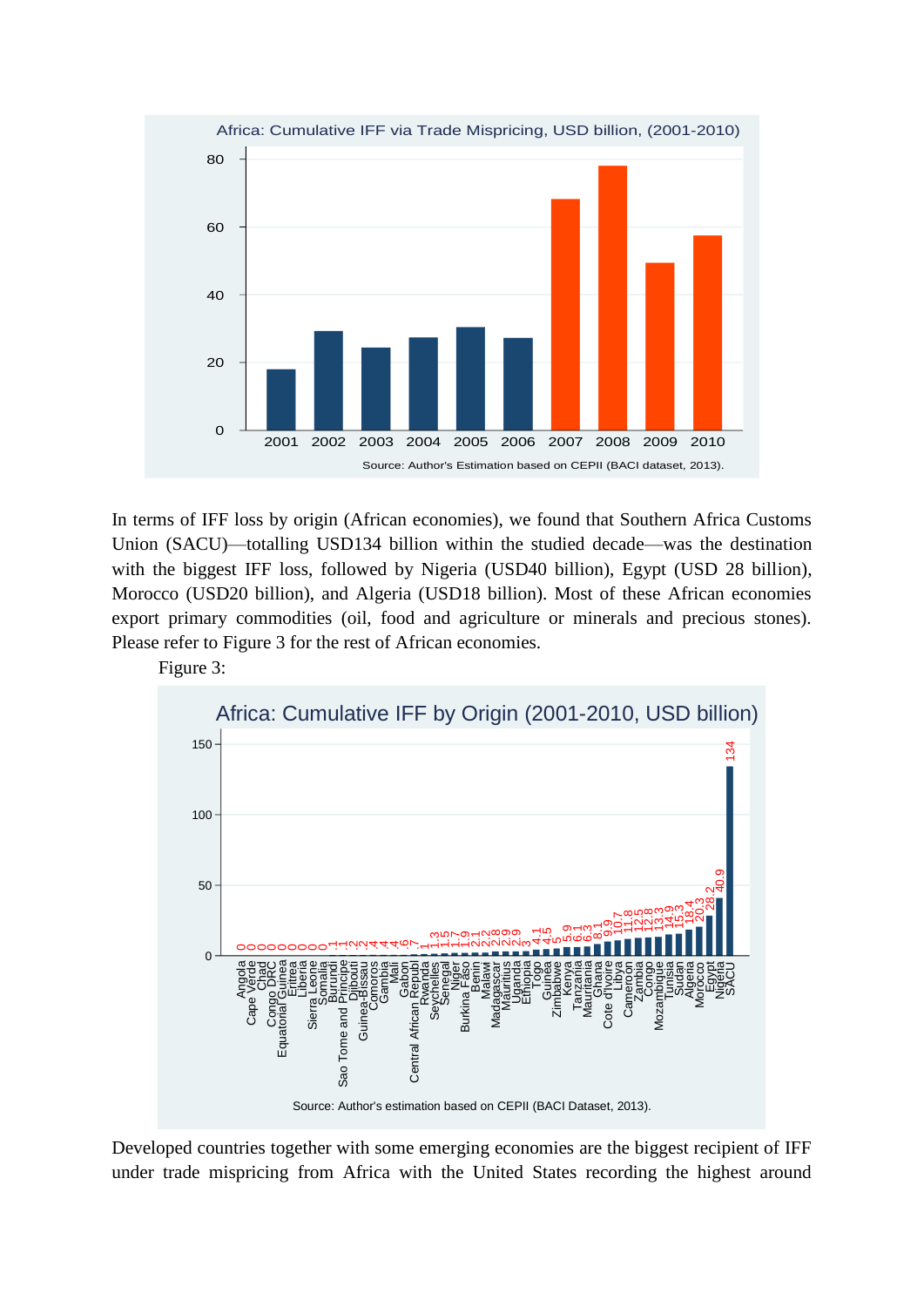USD50.8 billion between 2001 and 2010. See Figure 4 for destinations receiving more than USD1 billion during the decade studied.



Figure 4: Cumulative IFF by Destinations (>1 USD billion), 2001-2010, USD billion.

Source: Author's estimation based on CEPII (BACI Dataset), 2013.

There are two trends worth mentioning. First, emerging economies such as China (third highest recipient), Rest of Western Asia, India and Japan are among the top eight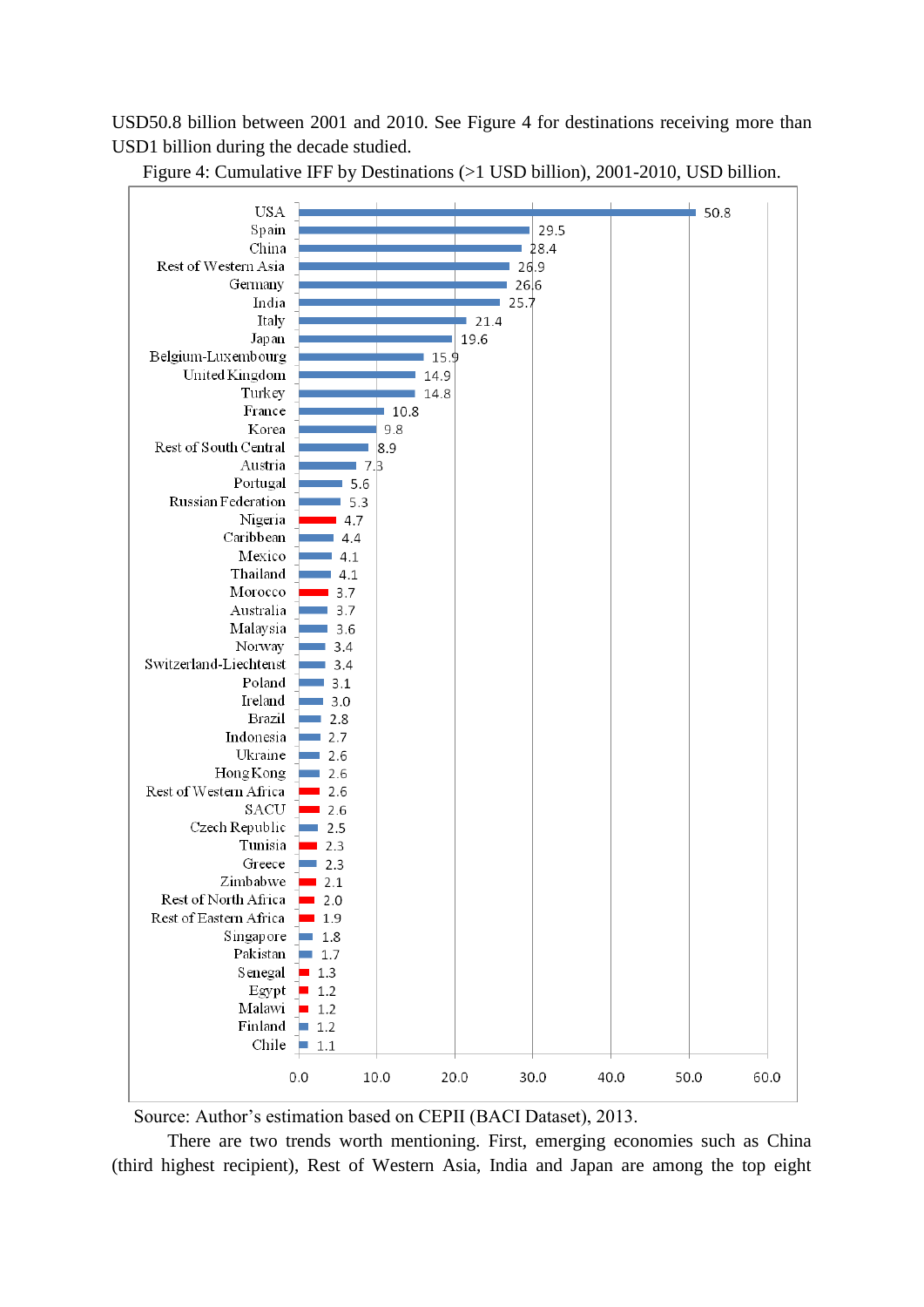recipient destinations of IFF from African. This reflects the growing share of Africa's trade with emerging economies from the South in primary commodities, particularly China and India. The share of Chinese mineral and fuel imports from Africa grew from less than 5 per cent in 1995 to almost 25 per cent in 2010 (ECA & AU, 2012). Second, we found Africa is not only losing IFF outside the continent, but also within African economies. For example, Nigeria registered USD 4.7 billion IFF loss from Africa during the studied decade. There are several other African economies whom were recipient of IFF funds. This finding has important policy implications in terms of attempts within Africa to curbing a portion of the IFF.

Africa is losing the most of IFF from primary produces. The highest loss on IFF was recorded from Metals not elsewhere classified (Copper and other non ferrous metals) over the ten year period amounting to USD84 billion, followed by oil (USD 69 billion) and natural gas (USD 34 billion). See Annex 1 for GTAP sectors and IFF values. Over the 10 years period (2001-2010), IFF on Copper has continued to increase with the acceptation of 2003 and 2009. The later year is obviously due to the global financial crisis which affected all trade commodities. Furthermore, the IFF values on oil has been fluctuating in the last five years (2006-2010) with a big hike in 2007—IFF value surpassing all other commodities for that year—dropped dramatically in the following year but returning to highest IFF commodity in  $2010^{16}$  (see Figure 5).



Figure 5:

<sup>1</sup> <sup>16</sup> In addition, the global prices on primary commodities have continued to increase over the period which also tends to influence the increasing amount of IFF loss from each primary commodity.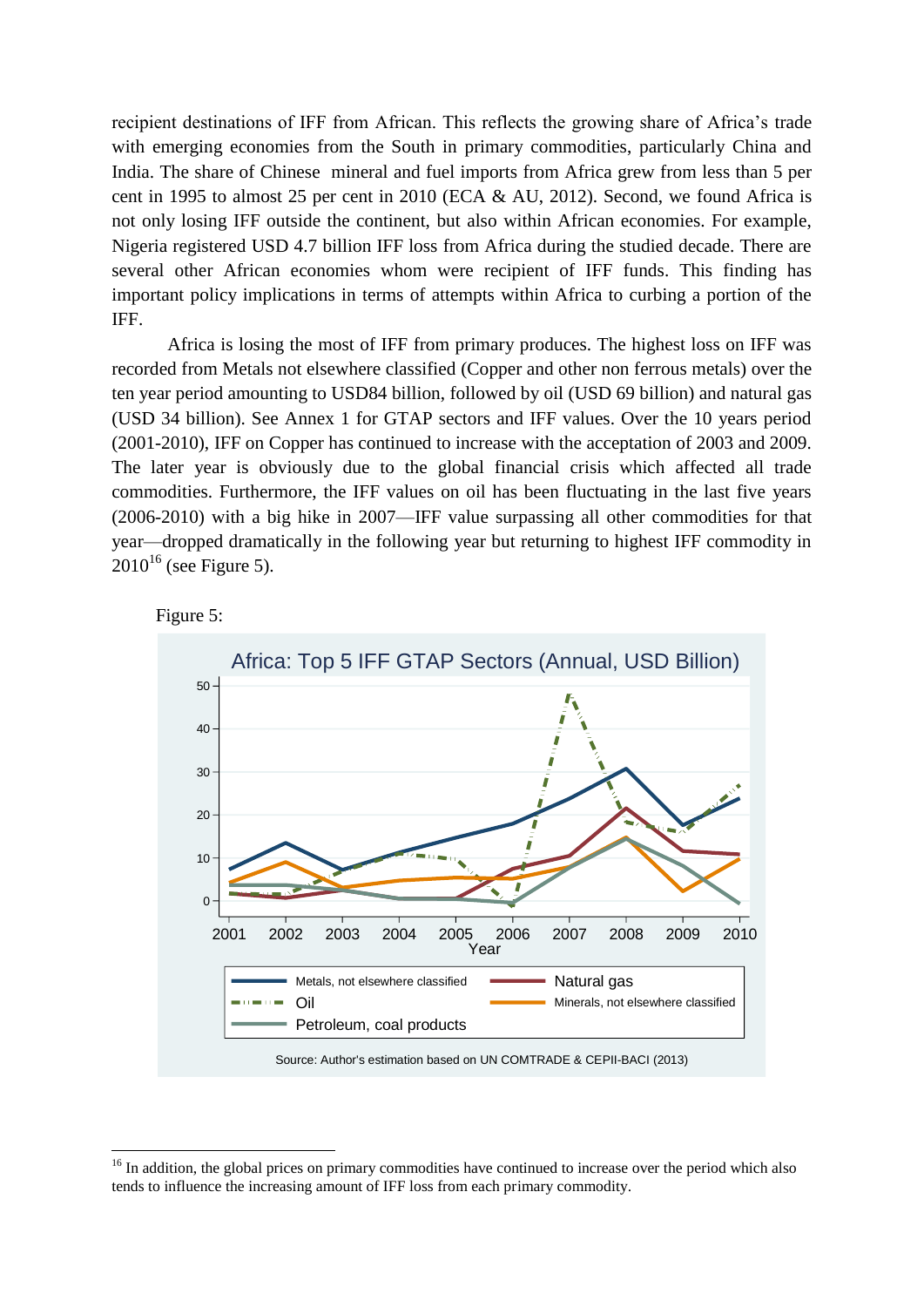When looking at the coverage of IFF by GTAP sectors (top 10) for African countries, we find that oil (6 out of 10 countries) and copper (3 out of 10) dominated the GTAP sectors with highest IFF from the top 10 African countries (see Figure 6).



Among the top 30 destinations by GTAP sectors, the oil sector dominates (17 years out of 30 years), totalling USD48.5 billion or 58 per cent of the total of USD83.6 billion. All of the top GTAP sectors are primary commodities going to destinations such as United States, Spain, India, Japan. Please see Annex 2.

In terms of bilateral trading partners, and in specific GTAP sectors using the latest year (2010) available, we found that oil from Nigeria to the United States totalling USD3.2 billion was the highest IFF. This was followed with Copper and other non ferrous metals from SACU to India (USD3.2 billion) and oil from Congo (Republic of) and United States (USD 2.2 billion). Please see Annex 3 for the top 15 in 2010.

To sum up this section, the figures shows that IFF from Africa increased sharply in the last five years (2006-2010), compared to the earlier five years. SACU followed by Nigeria were the two African economies with highest IFF, while the United States and Spain were the two highest recipients of IFF over studied period. The top IFF by GTAP sector was in Copper and other non ferrous metals (Metals nec) totalling USD84 billion followed by oil (USD 69.6 billion).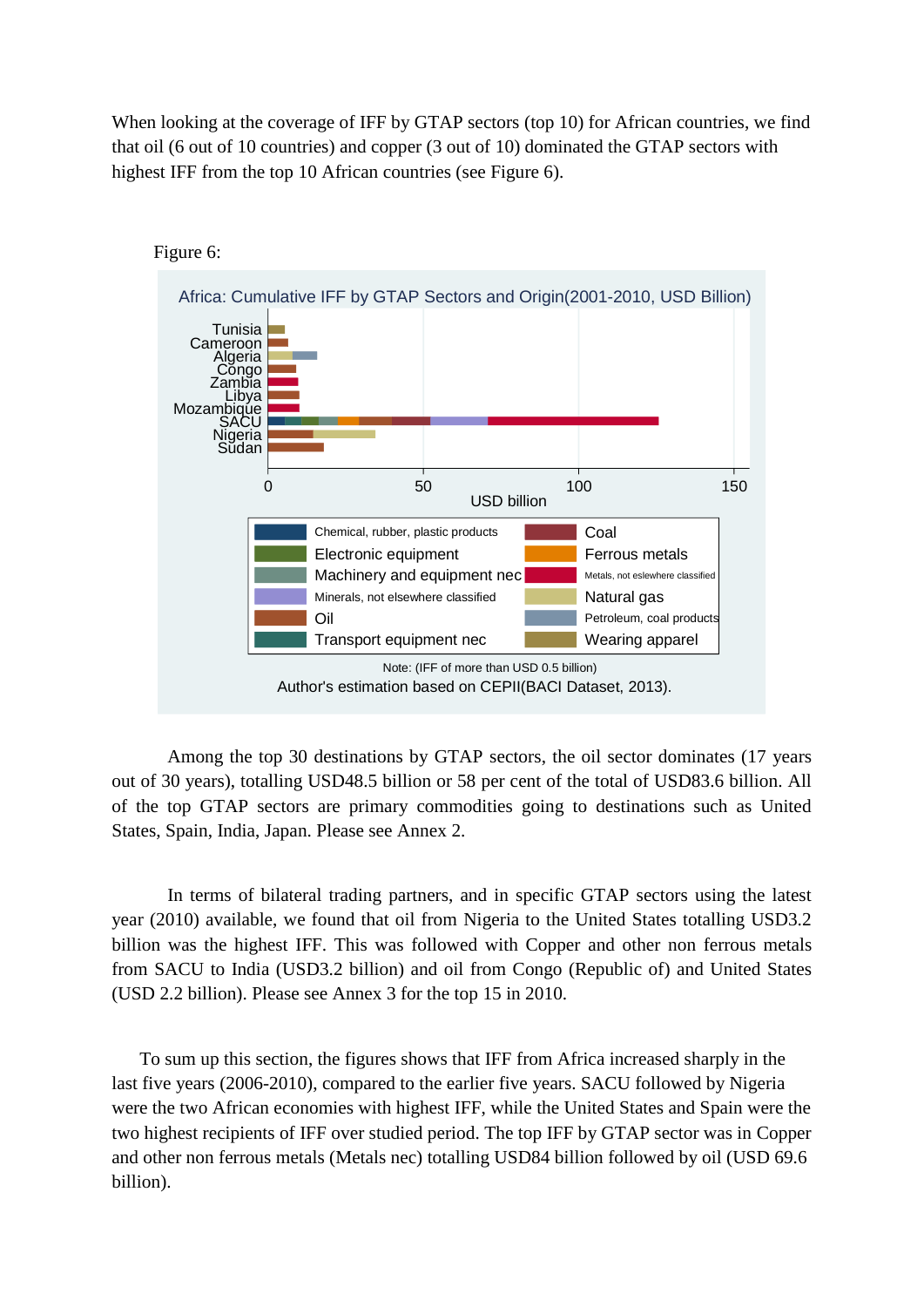## **4. Incidence of illicit financial flows on African economies: methodology and findings**

Estimates of illicit financial flows through trade mis-pricing from Africa appear to be extremely large for the continent as a whole and for some African countries and sectors in particular. This trend has been strongly increasing overtime, and especially over the last 5 years for which data are available, that is to say from 2006 to 2010, with cumulated global illicit financial outflows from Africa nearly equal USD 300 billion, that is to say about three quarter of cumulated IFF for the period 2001-2010.

In this context it is essential to try assessing the economic impacts of such losses on African countries in terms of real income and trade. To that end a Computable General Equilibrium (CGE) analysis is undertaken. The analysis examines the possibility for indirect recovery assuming income transfers between country of destination and country of origin of the illicit financial flows out of Africa between 2006 and 2010.

## **4.1. Methodology**

1

## **4.1.1. CGE model and data used for the analysis**

The analysis is undertaken using the Modeling International Relationships in Applied General Equilibrium (MIRAGE) CGE multi-country multi-sector dynamic model<sup>17</sup>. The dynamic is recursive such as equilibriums or successively and sequentially solved from one year to another.

In each region, a single representative agent allocating its income between savings (as a fixed income share) and consumption of goods is assumed. Agent's preferences across sectors are represented using a Linear Expenditure System–Constant Elasticity of Substitution (LES–CES) function. Vertical (quality) as well as horizontal (variety) differentiations in goods is allowed. The Armington hypothesis drives trade in the model, that is to say geographical origin of goods matters such the consumer has a preference for domestically produced goods over foreign ones. In addition, goods produced by developed countries are assumed to be from a higher quality range than those produced by developing countries.

Perfect complementarity between intermediate consumption and value added is assumed on the supply side, thanks to a Leontief function. Unskilled labor, skilled labor, capital, land, and natural resources are the five factors of production that contribute to the value added in the model. Additionally, skilled labor and capital are considered to be more substitutable between themselves than with other factors of production. Factor endowments

 $17$  See Decreux and Valin (2007) for full details on model technical description and assumptions.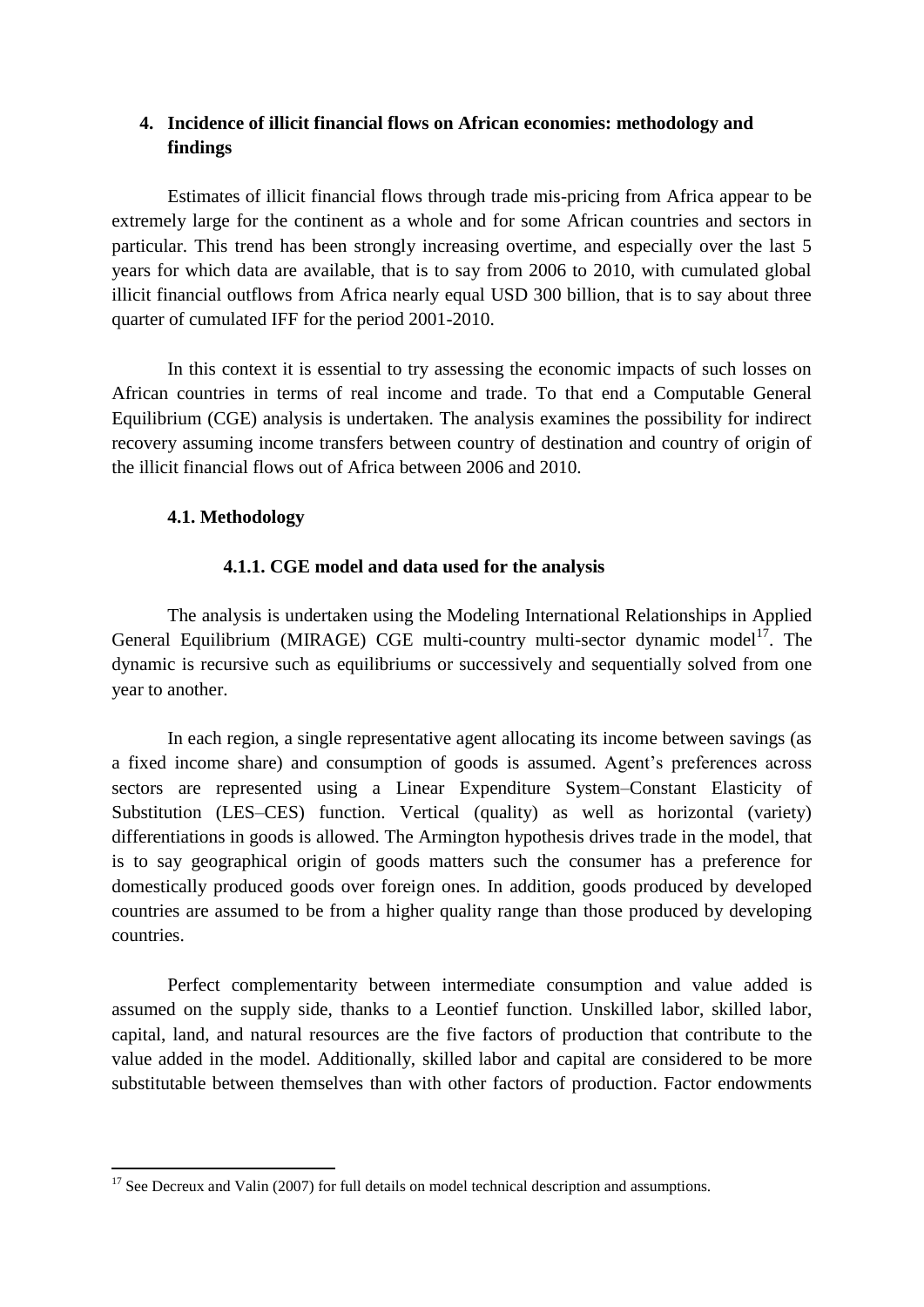are assumed to be fully employed<sup>18</sup>. Unskilled labor is imperfectly mobile between agricultural and non-agricultural sectors but perfectly mobile among each of these two groups of sectors. Skilled labor, however, is perfectly mobile between sectors. Labor's rates of variation are exogenously set based on demographic forecast using World Bank data. There is imperfect mobility of land assumed between sectors. Capital and natural resources are both sector-specific but natural resources are constant while capital is accumulative. Investment is the adjustment variable for capital stock; capital stock for the current year is expressed as the capital stock from the previous year that has depreciated plus the investment made for the current year.

The current account of each region is assumed to be constant and fixed to its initial value in order to ensure the model's macroeconomic closure. In that sense, any possible disequilibrium of the current account is offset by variations of the real exchange rates. The mechanisms is such as when a policy reform impacting trade is undertaken, then the real exchange rates appreciate if exports increase more than the imports or depreciate when the exports increase less than the imports.

GTAP database is used as global social accounting matrix (SAM) for the model. In its version 7 –utilized here– GTAP database provides detailed information on international trade, production, intermediate and final consumption of goods and services, for 57 sectors, 113 countries/regions and for the year  $2004<sup>19</sup>$ .

Due to technical and solver<sup>20</sup> limitations it is necessary to aggregate further sectors and countries/regions. Considering the focus of the study on illicit financial flows from African countries it was decided to preserve as much as possible sectors and countries/region of destination for which estimates illicit financial flows are the highest as well as all African countries/regions available into the database.

Table 2: Geographic decomposition

1

<sup>&</sup>lt;sup>18</sup> This assumption may appear unsatisfactory considering the high unemployment rates in African economies. However, such hypothesis can be justified for several reasons. Firstly, the poor availability and reliability of unemployment data for African economies can lead to strongly distorted outcomes. Secondly, instead of assuming fixed unemployment rates and variable nominal or real wages in CGE models, nominal or real wages fixed and variable unemployment rates could be considered. However, the latter assumption ignores the wage determination process in developing countries which is also not satisfactory (see Ben Hammouda and Osakwe, 2006). Thirdly, the full employment assumption is coherent with the medium to long term effects resulting from shocks analyzed with CGE models (see Bouët et al., 2010).

<sup>&</sup>lt;sup>19</sup> See Narayanan, et al. (2008) for exhautive information on the GTAP version 7 database.

 $20$  The GAMS software is used to run simulations of the MIRAGE CGE model.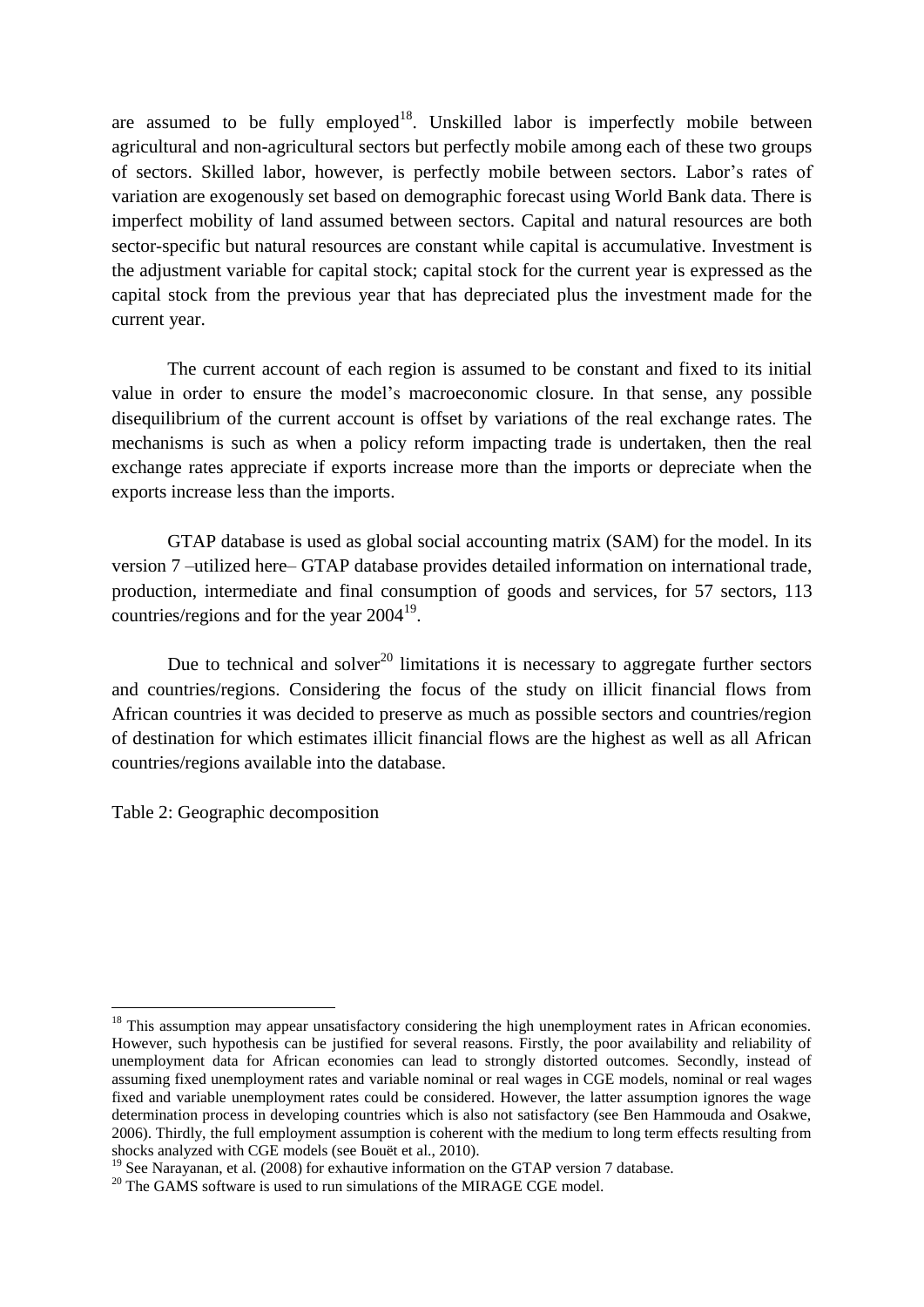| #.                  | Country/Region                                   | Africa/Non-Africa                      |  |
|---------------------|--------------------------------------------------|----------------------------------------|--|
| 1<br>,,,,,,,,,,,    | <u>Egypt</u>                                     | Africa                                 |  |
| $\overline{2}$<br>  | Morocco                                          | Africa                                 |  |
| 3<br>               | Tunisia                                          | Africa                                 |  |
| 4<br>               | Rest of North Africa                             | Africa                                 |  |
| 5<br>               | <b>Nigeria</b>                                   | Africa                                 |  |
| 61<br>,,,,,,,,,,,,  | <b>Rest of Western Africa<br/>Central Africa</b> | Africa<br>Africa                       |  |
| 7<br>               |                                                  |                                        |  |
| 8<br>               | <u>Ethiopia</u>                                  | Äfrica                                 |  |
| 9                   | Madagascar                                       | Africa                                 |  |
| 10                  | Malawi                                           | Africa                                 |  |
| 11                  | <b>Mauritius</b>                                 | Africa                                 |  |
| 12                  | Mozambique                                       | Africa                                 |  |
| $\frac{1}{13}$<br>  | Tanzania                                         | Africa                                 |  |
| 14                  | Uganda                                           | Africa                                 |  |
| ,,,,,,,,,           | 15 Zambia<br>16 Zimbabwe                         | Africa                                 |  |
|                     |                                                  |                                        |  |
| 17                  | Rest of Eastern Africa                           | Africa                                 |  |
| 18                  | <b>South African Customs Union</b>               | Africa                                 |  |
| 19                  | <b>United States</b>                             | Non-Africa                             |  |
| 20<br>ասան          | Rest of North and Central America, Caribbean     | Non-Africa                             |  |
| 21<br>              | South America                                    | Non-Africa                             |  |
| 22<br>              | European Union                                   | Non-Africa                             |  |
| 23                  | <b>Rest of Europe</b>                            | Non-Africa                             |  |
| $\overline{24}$<br> | Turkey<br>Rest of Central Asia and Middle East   | Non-Africa<br>Non-Africa<br>Non-Africa |  |
| 25<br>              |                                                  |                                        |  |
| 26<br>              | Korea                                            | Non-Africa                             |  |
| 27<br>,,,,,,,,      | Japan                                            | Non-Africa                             |  |
| 28                  | China                                            | Non-Africa                             |  |
| 29<br>,,,,,,,,,,,,  | India                                            | Non-Africa                             |  |
| 30                  | <b>Rest of Developing Asia</b>                   | Non-Africa                             |  |
| 31                  | Oceania                                          | Non-Africa                             |  |

Therefore, a total of 31 countries/regions and 20 sectors are selected for the analysis. The geographical decomposition comprises 14 African countries and 5 African regions in addition to 13 non-African countries or regions (see Table 5). In terms of sectoral decomposition, 8 agricultural, 2 primary, 8 industrial and 2 services' sectors are considered (see Table 6).

Table 3: Sectoral decomposition

| 41             | <b>Sector</b>                                | Category        |
|----------------|----------------------------------------------|-----------------|
|                | Paddy and processed rice                     | Agriculture     |
| 2              | Cereals                                      | Agriculture     |
| 3              | Vegetable & fruit & nuts                     | Agriculture     |
| 4              | Other agricultural products                  | Agriculture     |
| 5 <sup>1</sup> | Live animals and animal products             | Agriculture     |
| 6              | Milk and dairy products                      | Agriculture     |
|                | Sugar                                        | Agriculture     |
| 81             | Other food products                          | Agriculture     |
| 9              | <b>Fossil fuels</b>                          | Primary         |
|                | 10 Precious minerals                         | Primaty         |
| 11             | Forestry                                     | <b>Industry</b> |
| 12I            | Fishing                                      | Industry        |
| 13I            | Textile wearing apparel and leather products | Industry        |
|                | 14 Chemicals & Rubbers & Plastics            | Industry        |
|                | 15 Iron & Steel & other metal products       | Industry        |
|                | 16 Non-Ferrous metal                         | Industry        |
|                | 17 Electronic machinery and transport equip  | Industry        |
| 18             | Other manufactured products                  | Industry        |
| 19             | Transport services                           | <b>Services</b> |
| 201            | Other services                               | Services        |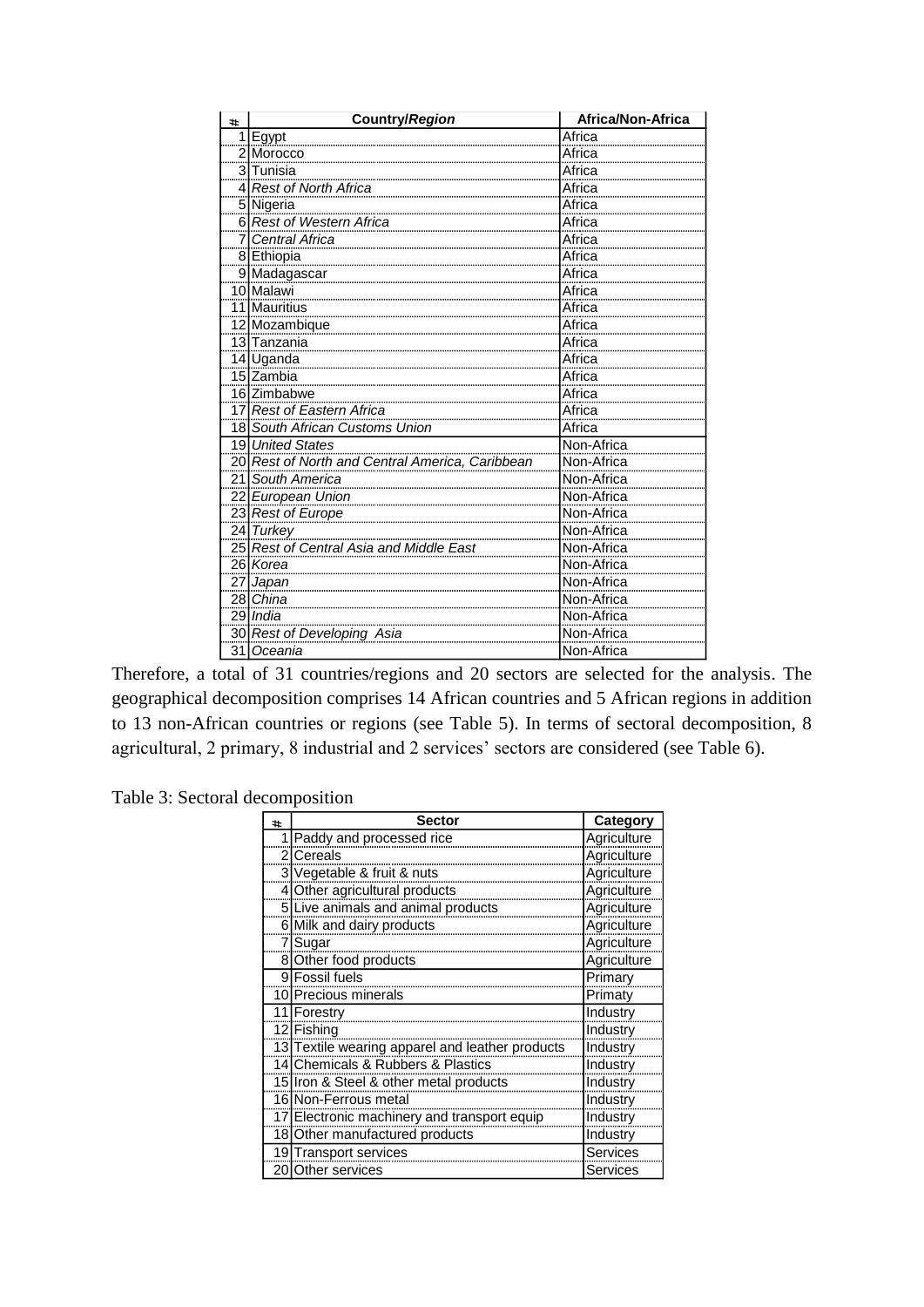Estimates of illicit financial flows from Africa over the period 2006-2010 and presented in section 3.2 are used as inputs to the model after aggregating them at the sector and country/region levels as indicated in tables 2 and 3. The next section describes into details how these data are used for CGE simulations.

#### **4.1.2. Modelling of illicit financial flows' reforms**

Illicit financial flows from Africa appear to have been growing overtime and in particular in recent years. Over the period 2006-2010 (for which latest data are available) the cumulative IFF through trade mis-pricing from Africa are estimated to nearly USD 300 billion. These considerable flows out of Africa have certainly negatively impacted Africa economies although it should be kept in mind that such flows are often diverted from the continent as a result of tacit agreements between exporters and importers.

Explicitly two scenarios, consisting in a forward looking analysis by estimating potential economic recoveries associated to a hypothetical return of initially lost illicit financial flows through trade mis-pricing from Africa, are envisaged.

The first scenario assumes progressive return of initially lost IFF from Africa over the period 2006-2010 between today (i.e. 2013) and 2017 through international income transfers. These transfers are modelled such as countries/regions having benefited from IFF over the period 2006-2010 see their national/regional incomes progressively reduced between 2013 and 2017; while countries/regions having initially lost from IFF (i.e. Africa) see their national/regional income progressively increased over the same period. In order to comply with CGE modelling rules these international income transfers must be neutral from a global perspective, that is to say: total income reduction must be strictly equal to total income increase.

A second scenario inspired from the previous one is also modelled. This time, international income transfers are constrained in the recipient countries. In other words, whereas countries/regions having benefited from IFF over the period 2006-2010 see their national/regional incomes progressively reduced between 2013 and 2017, governments of countries/regions having initially registered losses from IFF are now constrained to spend the additional income received towards improving trade facilitation measures. In the model, this is assumed to take place through a progressive reduction of global trade costs associated to customs procedures, port handling as well as inland transport over the period 2013-2017 in equivalent amounts than the total income increases suggested by estimated IFF at the bilateral and sector levels.

#### **4.2. Findings**

## **4.2.1. The effects of non-constrained international income transfers on African economies**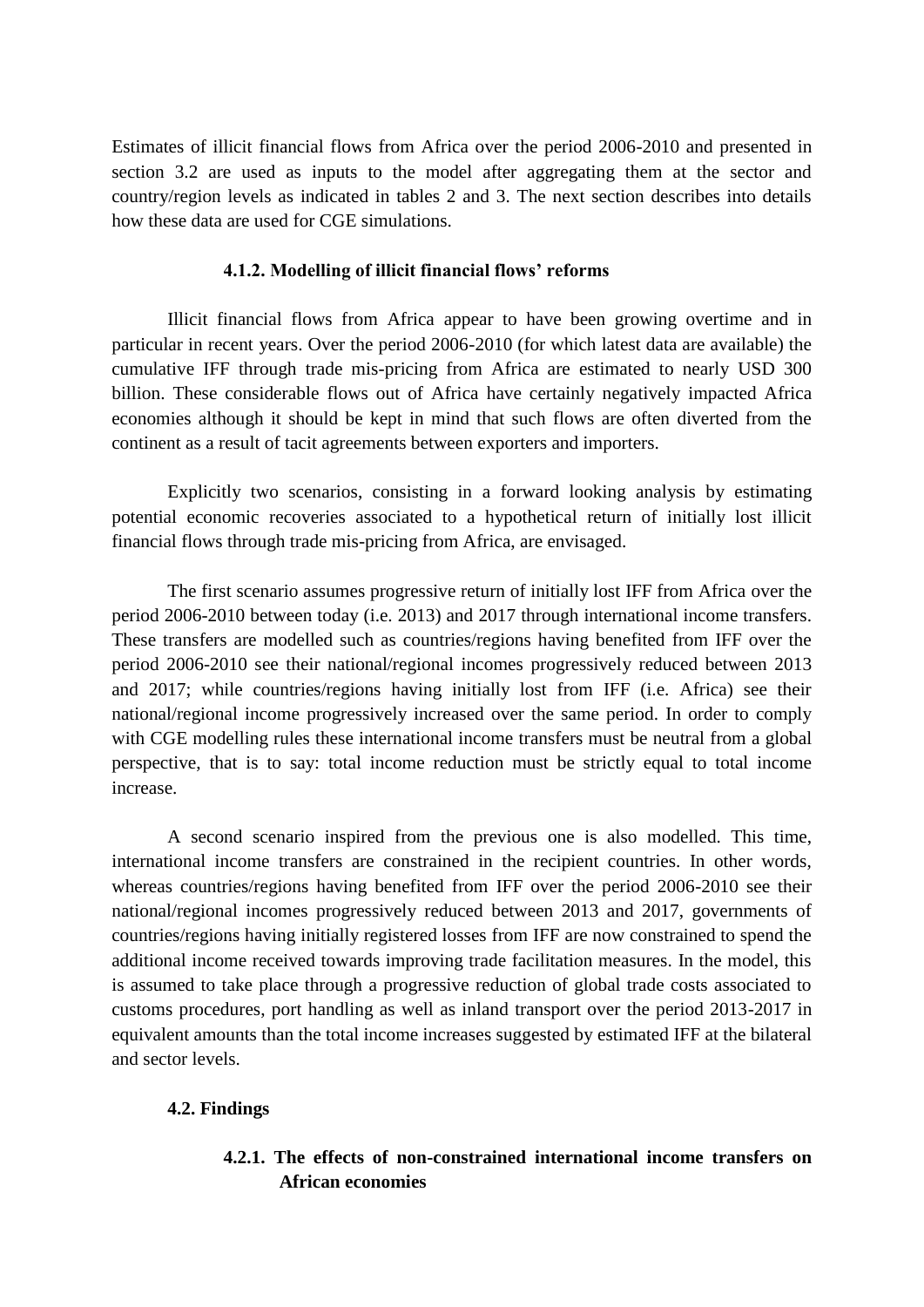Based on computations of illicit financial flows through trade mis-pricing from Africa between 2006 and 2010 -presented in section 3- and netting flows out and in of each country/region, equivalent amounts of incomes to be redistributed via international income transfers are established (see Table 9).

| <b>Donor countries</b>                       | Income transfer given<br>(USD billion) |  |  |
|----------------------------------------------|----------------------------------------|--|--|
| European Union                               | 92.3                                   |  |  |
| United States                                | 33.3                                   |  |  |
| Rest of Central Asia and Middle East         | 22.4                                   |  |  |
| China                                        | 18.4                                   |  |  |
| India                                        | 18.2                                   |  |  |
| Japan                                        | 13.0                                   |  |  |
| Rest of Europe                               | 12.4                                   |  |  |
| Rest of Developing Asia                      | 12.1                                   |  |  |
| Turkey                                       | 10.6                                   |  |  |
| Rest of North and Central America, Carribean | 6.6                                    |  |  |
| Korea                                        | 5.6                                    |  |  |
| South America                                | 5.1                                    |  |  |
| Oceania                                      | 2.0                                    |  |  |
| <b>Total donor countries</b>                 | 252.1                                  |  |  |
| <b>Recipient countries</b>                   | Income transfer received               |  |  |
|                                              | (USD billion)                          |  |  |
| Southern African Customs Union               | 79.3                                   |  |  |
| Nigeria                                      | 31.4                                   |  |  |
| Egypt                                        | 26.5                                   |  |  |
| Rest of Western Africa                       | 25.3                                   |  |  |
| Rest of North Africa                         | 22.3                                   |  |  |
| Morocco                                      | 10.9                                   |  |  |
| <b>Rest of Eastern Africa</b>                | 9.9                                    |  |  |
| Mozambique                                   | 9.7                                    |  |  |
| Zambia                                       | $9.\overline{6}$                       |  |  |
| Central Africa                               | 8.2                                    |  |  |
| Tunisia                                      | 8.0                                    |  |  |
| Tanzania                                     | 3.4                                    |  |  |
| Uganda                                       | 2.1                                    |  |  |
| Ethiopia                                     | 1.6                                    |  |  |
| Zimbabwe                                     | 1.5                                    |  |  |
| <b>Mauritius</b>                             | 1.2                                    |  |  |
| Madagascar                                   | 1.1                                    |  |  |
| Malawi                                       | 0.1                                    |  |  |
| <b>Total recipient countries</b>             | 252.1                                  |  |  |

Table 4: International income redistribution by country/region

Source: Authors' calculations based on the UN COMTRADE and BACI

As explained in section 4.1.2., world total income given plus world total income received must be equal to zero so that the reform is neutral at the global level from an income perspective, of course with some countries having higher national/regional incomes while others have lower national/regional incomes. Also, additional incomes received by each recipient country may come from more than one donor country with no precise identification of each bilateral relationship. In other words, there is a pool of donations (from which donors contribute in specific proportions based on IFF computations) that feeds a pool of receipts (from which recipients receive in specific proportions based on IFF computations).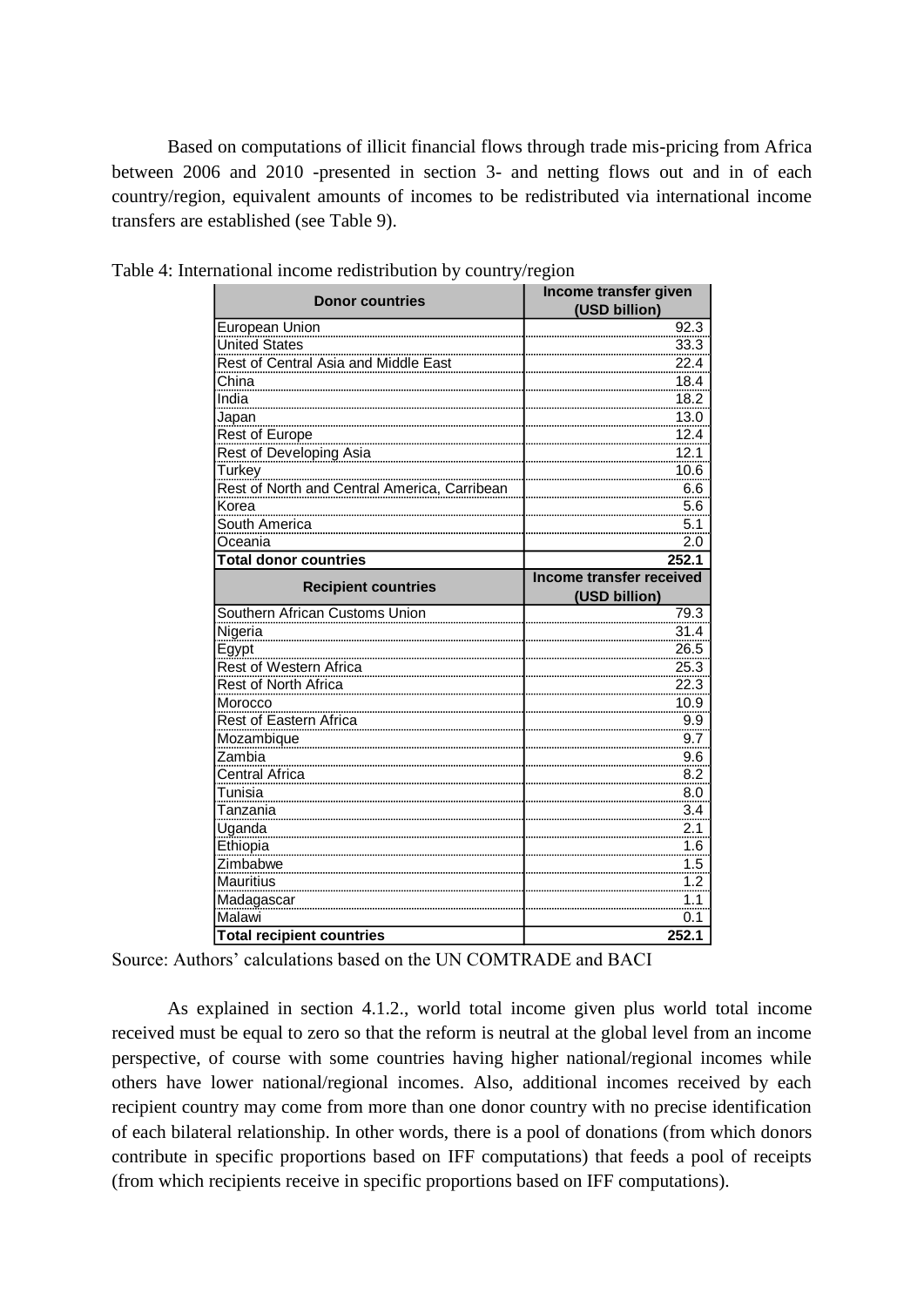If IFF equivalent incomes from the period 2006-2010 are progressively returned to economies having initially suffered from IFF losses (i.e. African economies) as indicated in Table 5 between 2013 and 2017, then Africa's real income would be boosted, increasing by 21.2% (or USD 25.6 billion) in 2017, as compared to the baseline scenario. However, such reform would have a strong and negative effect on Africa's exports which would be reduced by 19.3% (or USD 101.8 billion) compared to the reference case. At the same time, Africa's imports would increase in higher magnitude than the decrease observed for its exports. Indeed, Africa's imports would be enhanced by 33.1% (or USD 167.4) following international income transfer to Africa, compared to the baseline in 2017.

Table 5: Trade and real income changes following international income transfers as compared to the baseline scenario – By main regions – 2017 – Percent and USD billion

|                                     | <b>Exports</b> |          | <b>Imports</b> |            | <b>Real Income</b> |            |
|-------------------------------------|----------------|----------|----------------|------------|--------------------|------------|
|                                     | %              | USD      | %              | <b>USD</b> | %                  | <b>USD</b> |
|                                     |                | billion  |                | billion    |                    | billion    |
| <b>African Countries</b>            | $-19.3$        | $-101.8$ | 33.1           | 167.4      | 21.2               | 25.6       |
| <b>Rest of Developing Countries</b> | 1.0            | 58.2     | $-0.7$         | $-34.2$    | $-0.8$             | $-8.3$     |
| Developed Countries                 | 1.6            | 115.7    | $-0.7$         | $-60.9$    | $-0.4$             | $-16.4$    |

Source: Authors' calculation based on the MIRAGE model

This can be explained by the impact such transfer could have on terms of trade of both donor and recipient countries. Donor's incomes would be reduced following the transfer resulting in a reduction of its expenses. Symmetrically, recipients would be capable to expand theirs expenditures, thanks to additional income received. Such change in the world relative demand would imply a modification of the terms of trade as only incomes (and not any physical resources) are being transferred. As a result, Africa would import relatively cheaper and more but exports at relatively higher prices and less. Additional Africa's imports would be sourced by the rest of the world which would symmetrically register a progression in its exports  $(+1.0\%$  (or \$58.2 billion) and  $+1.6\%$  (\$115.7 billion) for non-African developing countries and developed countries, respectively) as consumption of domestic consumers would be contracted following income transfers to African economies. In fact, foreign production would tend to shift from domestically produced good to exported goods. In other words, such international income transfers seem to potentially favor exports of donor countries having worsened terms of trade following the reform. This could be understood as a subsidy given to foreign consumers (i.e. consumers from the African continent) which would allow them to buy more of imported goods from the rest of the world that have become relatively cheaper.

At the country level, correlation between additional income received by African countries and increase in their imports while their exports decrease remains very consistent (see Figure 6).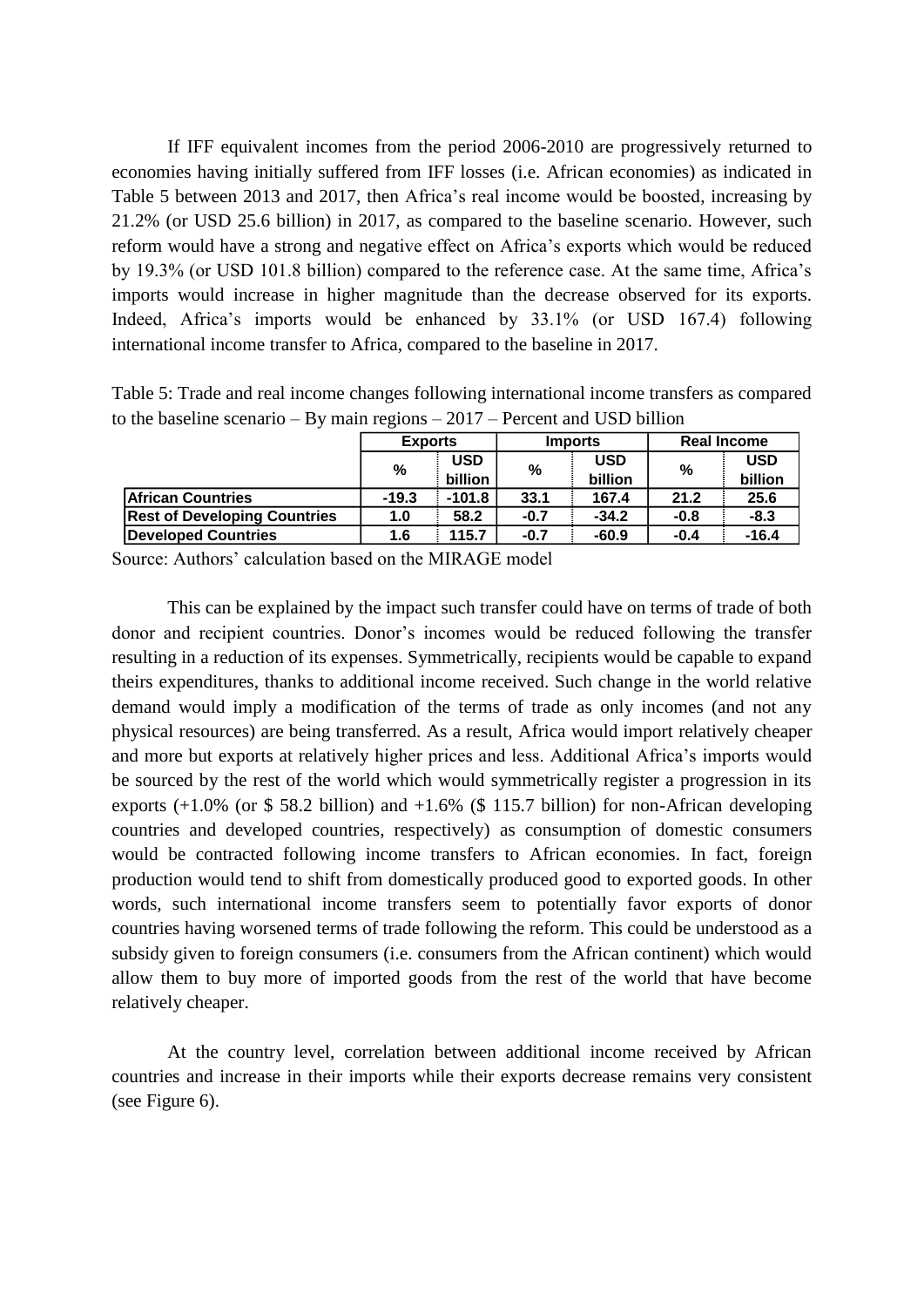Figure 6: Income received from transfer and trade changes following international income transfers as compared to the baseline scenario – By main regions – 2017 – Percent and USD billion



Source: Authors' calculation based on the MIRAGE model

While such observed phenomenon in which donors' exports benefit from international income transfer could appear surprising at first, it is in fact aligned with the income transfer paradox first explained by Samuelson (1947).

## **4.2.2. The effects of constrained international income transfers on African economies**

It is now assumed that African countries are constrained in the use of the additional income they receive from the rest of the world by specifically devoting this additional money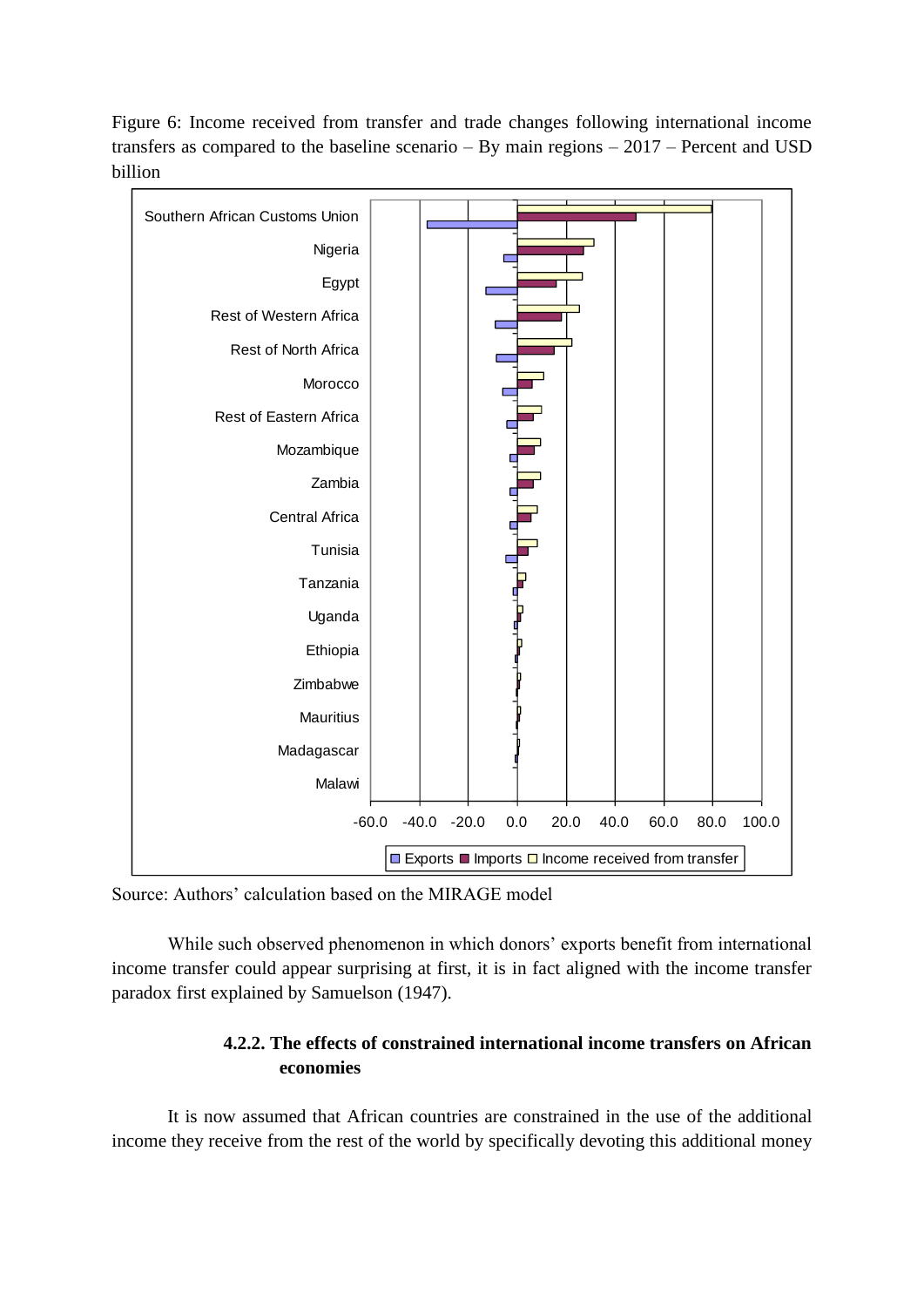to financing trade facilitation measures aiming at reducing good spend in customs, at African port and transiting within countries.

Table 6: Trade and real income changes following international income transfers constrained by financing of trade facilitation measures in recipient country, as compared to the baseline scenario – By main regions – 2017 – Percent and USD billion

|                                     | <b>Exports</b> |            | <b>Imports</b> |         | <b>Real Income</b> |            |
|-------------------------------------|----------------|------------|----------------|---------|--------------------|------------|
|                                     | %              | <b>USD</b> | %              | USD     | %                  | <b>USD</b> |
|                                     |                | billion    |                | billion |                    | billion    |
| <b>African Countries</b>            | 17.7           | 93.1       | 17.9           | 90.4    | 2.7                | 3.3        |
| <b>Rest of Developing Countries</b> | 1.2            | 65.2       | $-0.6$         | $-29.6$ | $-0.8$             | -8.6       |
| Developed Countries                 | $-0.6$         | $-42.7$    | 0.8            | 64.3    | $-0.3$             | $-10.6$    |

Source: Authors' calculation based on the MIRAGE model

In such scenario, Africa's exports would be preserved even if Africa's real income would not increase as much as if income transfer was not constrained; African consumers paying a higher price for imported goods. Indeed, both Africa's exports and imports would this time increase considerably by 17.7% (or \$93.1 billion) and 17.9% (or \$90.4 billion), respectively, compared to the reference in 2017. Moreover, real income would augment by 2.7% (or \$3.3 billion). This would be true whatever the country (see Figure 7). It is worth noting that all donors -expect the United States- would also see their exports slightly increasing (in percent terms) when Africa is implementing measures to improve trade across borders. The United States would be victim of the higher competition on developed and emerging markets. This can be explained by the fact that African countries would be able to compete with the rest of the world thanks to easier and faster conditions to export and import for African nations. Africa would not be the only one competing with the rest of the world but non-African nations would also take advantage of the improved conditions when exporting to or importing from Africa, thanks to improved trade across border.

Figure 7: Trade and real income changes following international income transfers constrained by financing of trade facilitation measures in recipient country, as compared to the baseline scenario – African countries – 2017 – Percent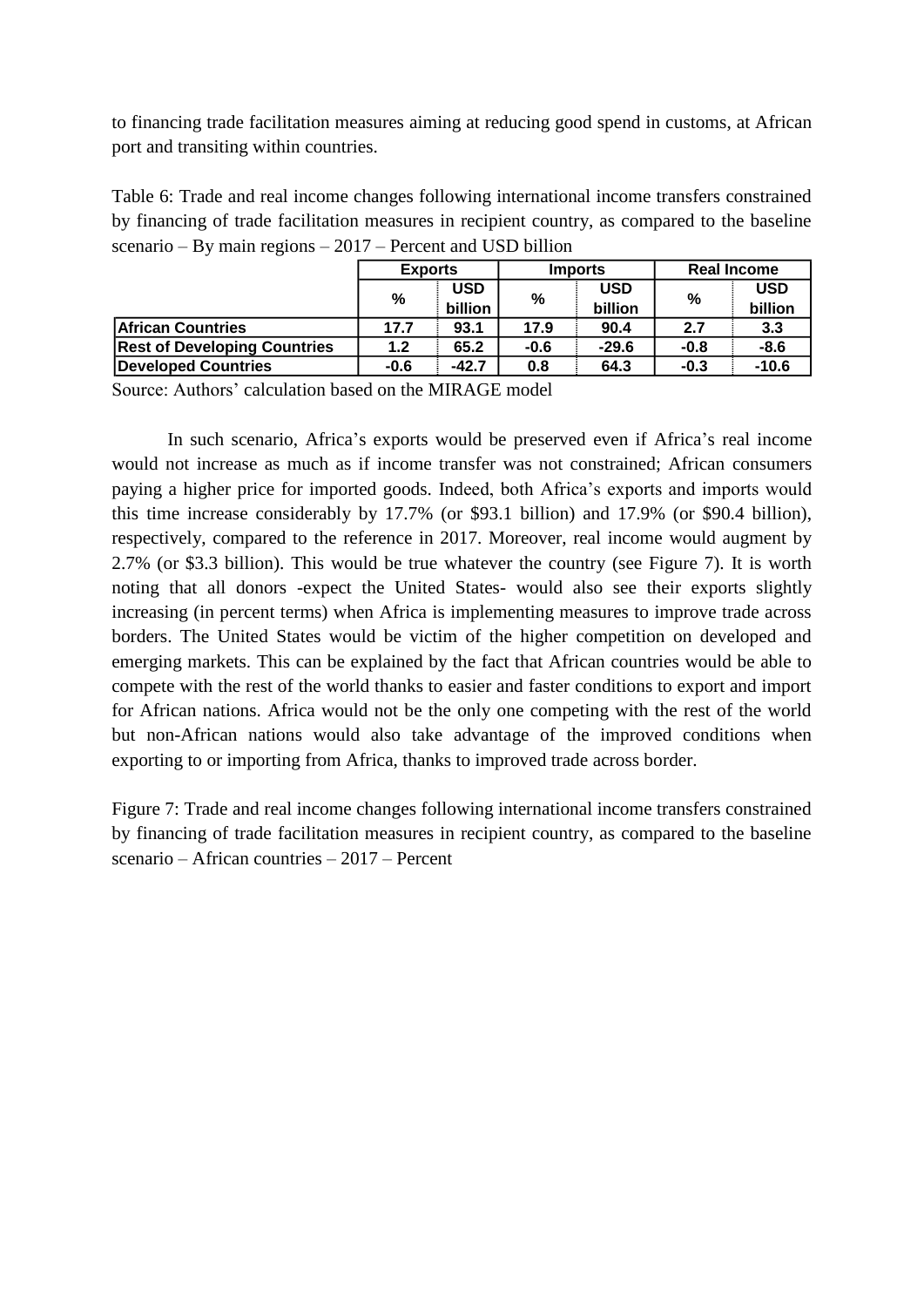

Source: Authors' calculation based on the MIRAGE model

Whereas African countries' exports would increase towards all main destinations (developed countries, developing countries, African countries), they would increase the most towards Africa (see Figure 8). This is critical as it implies that if Africa is capable of getting back some of the financial resources initially illicitly lost -assuming that countries having benefiting from these flows accept to transfer back some of the resources to Africa and at the same time African governments are constrained to spend it towards the improvement of trade facilitation measures- then intra-African trade would be strongly enhanced. It is also worth noting that both developed (including the United States) and developing countries would be able to export more towards Africa, thanks to an easier trading environment with adoption of trade facilitation measures by African countries.

Figure 8: Changes in exports from main regions of origin to main regions of destination – 2017 – Percent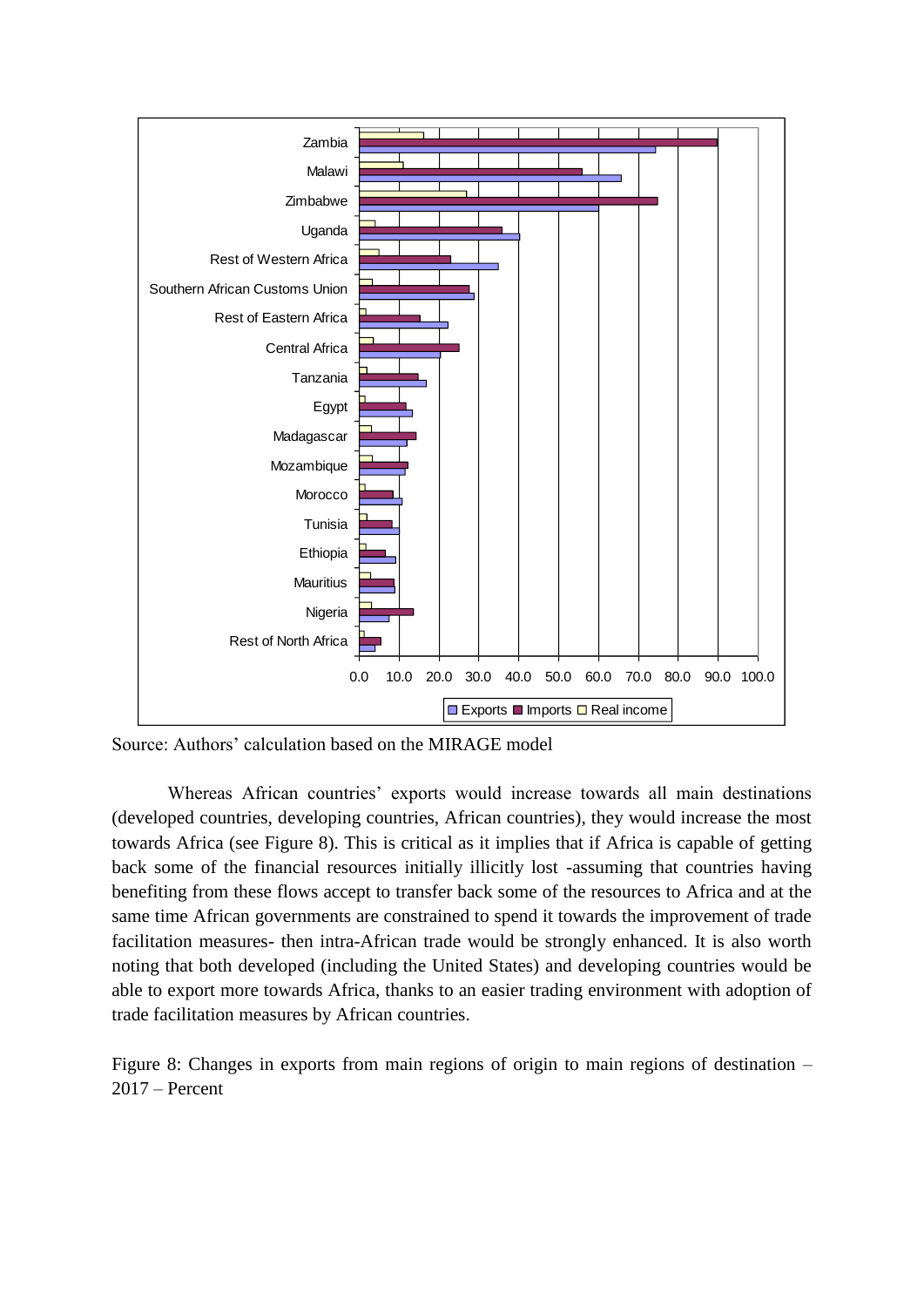

Source: Authors' calculation based on the MIRAGE model

Furthermore, when looking at the change of strictly Africa's exports broken down by main destinations and main sectors, it is clear that if Africa can get back some of the IFF losses to specifically finance trade facilitation measures, then Africa's exports would increase the most in industrial products, and especially in the case of intra-African trade (see Figure 9).

Figure 9: Changes in exports from African countries to African partners (intra-African trade) – Broken down by main sectors – 2017 – USD Billion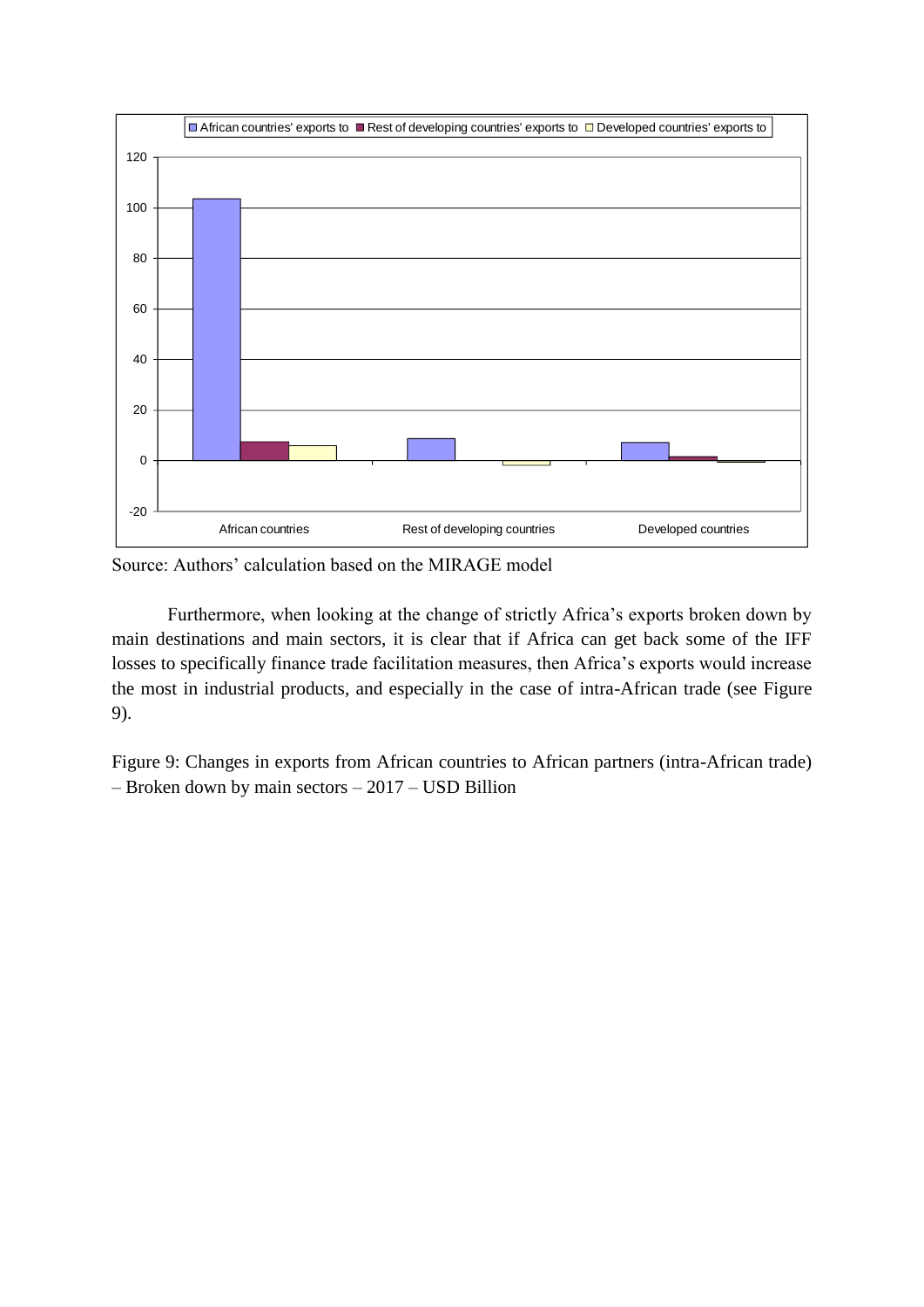

Source: Authors' calculation based on the MIRAGE model

As a consequence, a re-injection into African economies of illicit financial flows out of Africa having already occurred through international income transfers would indeed help enhancing Africa's real income, Africa's trade, and in particular intra-African trade and its industrialization but only if Africa's governments use these resources to finance specific reforms such as trade facilitation measures. However, it also appears considering the magnitude of recent losses of IFF from Africa that such losses would not be fully recovered by African economies as trade and income gains from envisaged scenarios would still be lower than amounts of IFF lost over the period 2006-2010.

#### **5. Conclusions and Policy Implications**

Illicit financial flows through trade mis-pricing can occur from under-invoicing of exports or/and over-invoicing of imports. As far as Africa is concerned, estimates show that the continent has been a net creditor of illicit financial flows over the period 2001-2010 with as much as USD 378.6 billion of exports being under-invoiced and USD 30.8 billion of imports being over-invoiced, leading to a total cumulated amount of illicit financial flows out of Africa of USD 409.4 billion.

However, these illicit financial outflows from Africa are highly concentrated in a few countries/regions (especially SACU, Nigeria, Egypt and Morocco) and a few sectors (all primary products—such as Copper and other non ferrous metals, crude and refined oil, precious metal and mineral). Even the destinations of IFF loss from Africa are concentrated to a few countries such as the United States, several European Union, China and India.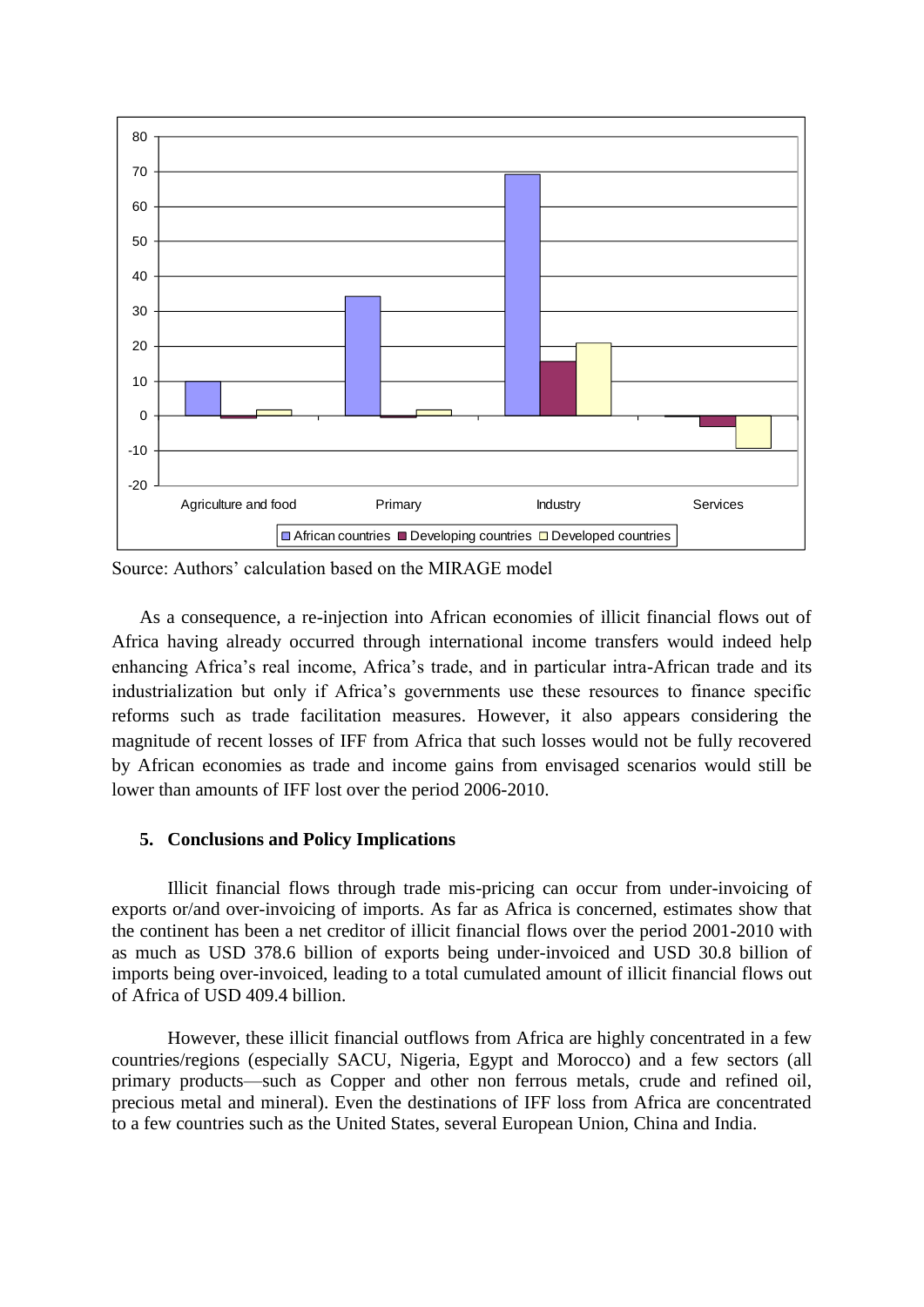It is worth noting that these flows have substantially increased lately with 68.5% of total IFF between 2001 and 2010 having been registered over the last 5 years of the period. Using a Computable General Equilibrium model, trade and real income impacts on African economies from possible returns of initially lost IFF from Africa over the period 2006-2010 are assessed. Findings indicate that unless this money back is used by African government towards specific reforms such as improving trade facilitation measures then it would be ineffective in terms of stimulating Africa's trade. Indeed. non-constrained international income transfers to Africa would actually benefit exports of donor countries. Nevertheless, if Africa uses the income received through international transfers to specifically finance measures aiming at speeding up customs procedures, port handling and inland transport then African countries would see their trade and real income conditions quite substantially improved. Moreover, this could help enhancing intra-African trade and the industrialization of Africa's exports. However, potential gains from a return to Africa of financial resources initially lost through IFF would still be relatively limited compared to the initial losses implied by IFF.

Therefore, considering the huge costs involved by illicit financial flows to African economies, and the fact that future recoveries from such losses look insufficient it is critical to limit IFF in the first place.

Three policy measures are worth deliberating upon. First, regulatory policies on negotiating agreements between national governments and extractive industries in Africa must be transparent to ensure that the interest of the general public is protected. This will avoid the chance for rent seeking from any of the two parties involved. Second, the role of industrial policies in regulating industrial development is crucial. Such policy must strike a balance between pro-development for the extractive industries and also protecting the general public interest in terms of sustainability. Third, MNC behaviours and practice must be given greater attention in each country. This includes the review of taxation policy and ensuring that MNC adheres to the economic policies of a country.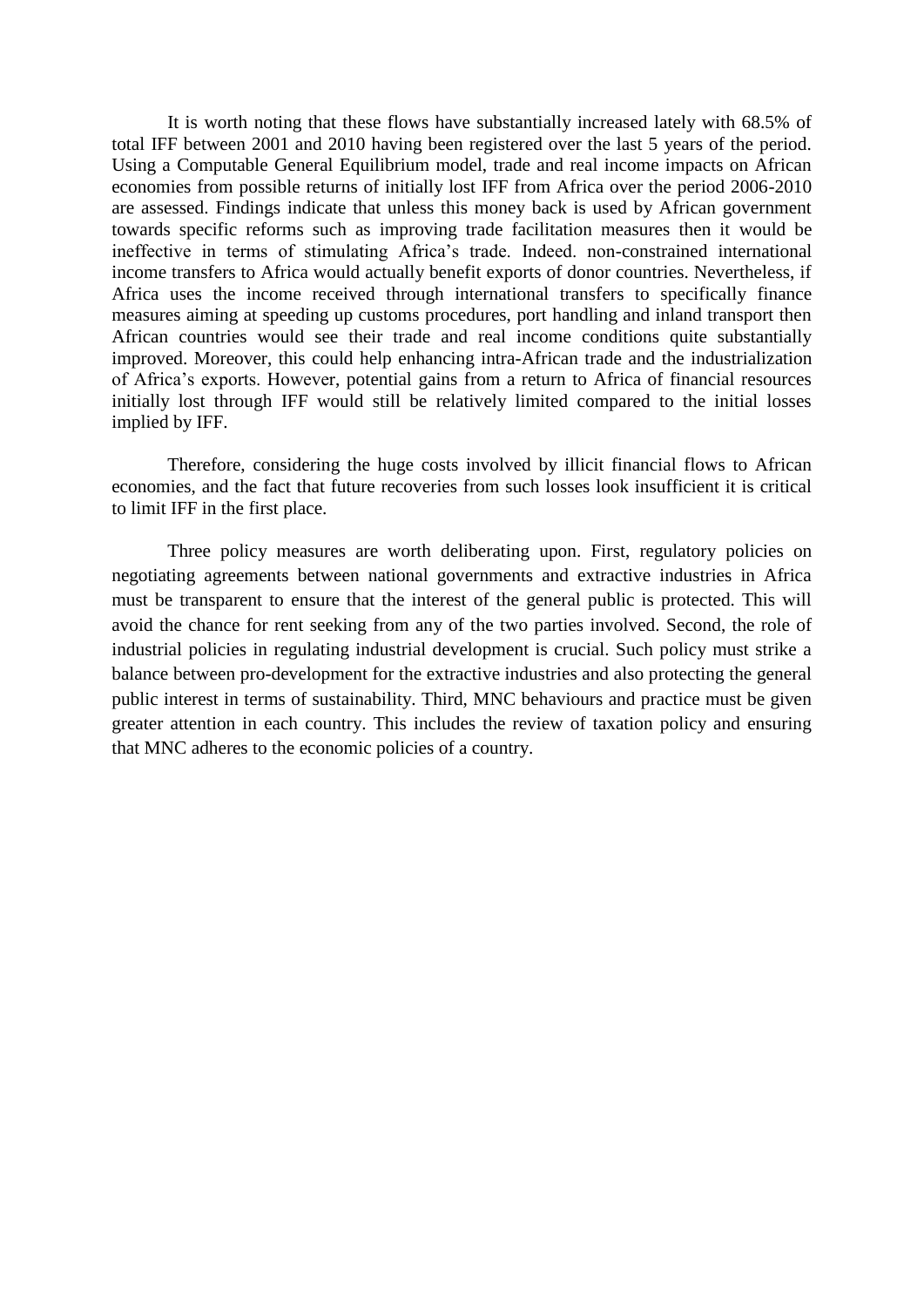### **References**

Boumellassa, H., Laborde, D., & Mitaritonna, C. (2009). *A Picture of Tariff Protection Across the World in 2004: MAcMap-HS6, Version 2*. IFPRI Discussion Paper No. 00903.

Boyce, J. K. & L. Ndikumana (2012). *Capital flight from Sub-Saharan African Countries: Updated Estimates, 1970-2010,* Amherst, MA: Political Economy Research Institute, University of Massachusetts.

Collier, P., H., Hoeffler,& C., Pattillo., (2004). *Aid and capital flight*, Mimeo, Centre for the Study of African Economies, Oxford University.

Claessens, S. & D., Naude (1993).*Recent estimates of capital flight,* Work Bank, Working Papers 1186, Washington DC.

Decreux, Y., & Valin, H. (2007). *MIRAGE, Updated Version of the Model for Trade Policy Analysis: Focus on Agricultural and Dynamics*. CEPII, Working paper No 2007-15.

Dooley, M. P. (1988) *Capital fight: A response to differences in financial risks*. IMF Staff Papers. Washington. 35(3) 422-436.

ECA & AU (2012). *Economic Report for Africa 2012,*Economic Commissions for Africa, Addis Ababa.

Fatehi, K., (1994). *[Capital flight from Latin America as a barometer of political instability](http://journals.ohiolink.edu/ejc/article.cgi?issn=01482963&issue=v30i0002&article=187_cfflaaabopi)*. . Journal of Business Research, Vol. 30 , No. 2, pp. 187-195

Fontana A., (2010).*What does not get measured, does not get done,* U4 Brief, Anti-corruption Resource Centre, accessed 12 March 2013,

http://www.cmi.no/publications/publication/?3720=what-does-not-get-measured-does-notget-done

Heggstad, K., & OH Fjeldstad (2010), *How banks assist capital flight from Africa – a literature review,* accessed 15 April 2013, http://www.taxjustice.net/cms/upload/pdf/CMI\_1003\_How\_banks\_assist\_capital\_flight\_from \_Africa.pdf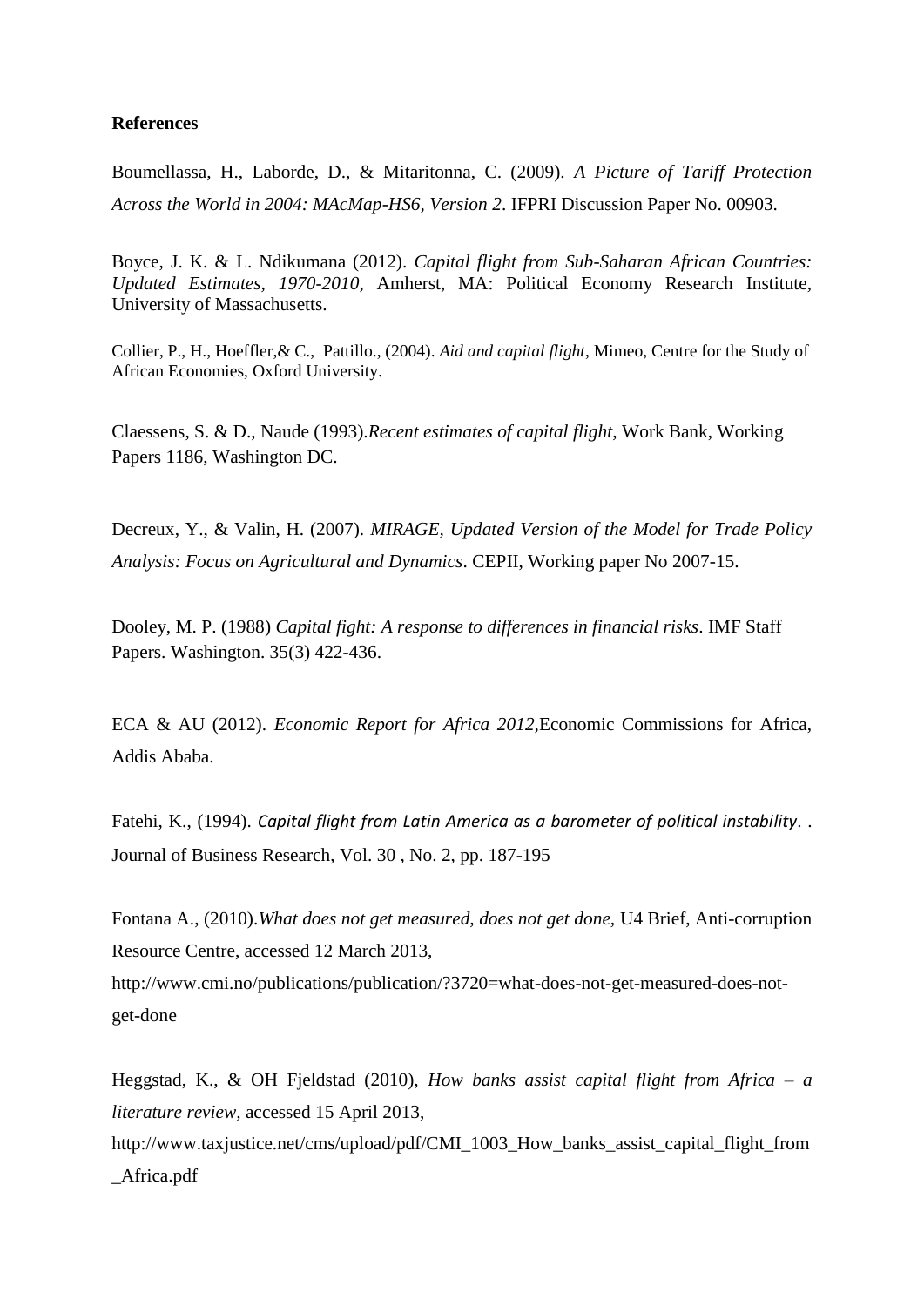Hermes, N., Lensink, R. (1992). *The Magnitude and Determinants of Capital Flight: The Case of Six Sub-Saharan African Countries*. De Economist., Vol. 140, No.4, pp.515-530.

Kant, C. (1996). *Foreign direct investment and capital flight*. Princeton Studies in International Finance, No. 80. Princeton, NJ: Princeton University.

Kar, D., & D. Cartwright-Smith. (2010). *Illicit Financial Flows from Africa: Hidden Resource for Development.* Washington, DC: Global Financial Integrity.

Kar D, D Cartwright-Smith and A Hollingshed, 2010, 'The absorption of illicit financial flows from developing countries, Global Financial Integrity, Washington DC.

Kar D & S Freitas, (2011), 'Illicit financial flows from developing countries over the decade ending 2009', Global Financial Integrity, Washington DC.

———. (2012). *Illicit financial flows from China and the role of trade mispricing.* Global Financial Integrity, Washington DC.

Le, Q. V. and Zak. P. J. (2006). *Political risk and capital flight*. Journal of International Money and Finance, Vol. 25, No. 2, pp. 308-329

Lensink, R., Hermes, N., Murinde, V. (2000). *Capital Flight and Political Risk*. Journal of International Money and Finance, Vol. 19, pp. 73-92.

Minor, P., & Hummels, D. (2011). *Time as a Barrier to Trade: A GTAP Database of ad valorem Trade Time Costs*. Latest version of the Research Report submitted to GTAP 11<sup>th</sup> Annual Conference, Helsinki, Finland.

Narayanan, B., & Walmsley, T.L., Editors (2008). *Global Trade, Assistance, and Production: The GTAP 7 Data Base.* Center for Global Trade Analysis, Purdue University.

Ndikumana, L., and Boyce, J. K. (2008).*New Estimates of Capital Flight from Sub-Saharan African Countries: Linkages with External Borrowing and Policy Options*. Amherst, MA: Political Economy Research Institute, University of Massachusetts.

———. (2010).*Measurement of capital flight: methodology and results for Sub-Saharan African countries*. African Development Review, Vol. 22, No. 4, pp. 471-481.

———. (2011). *Africa's Odious Debts: How Foreign Loans and Capital Flight Bled a Continent.* London: Zed Books.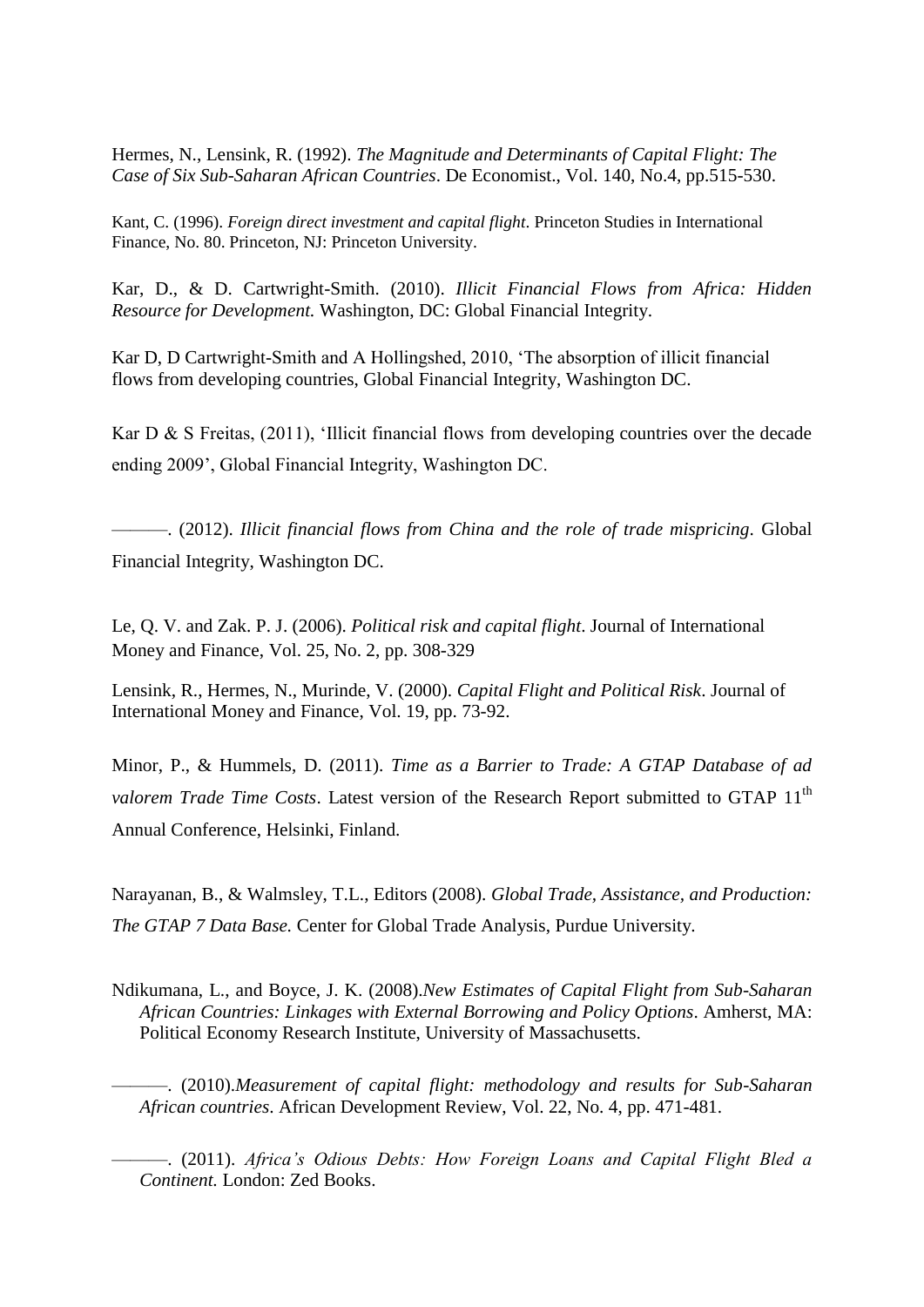Norwegian Ministry of Foreign Affairs (2009). *Tax Havens and Development,* Official Norwegian Report 19, accessed 15 April 2013,

http://www.regjeringen.no/pages/2223780/PDFS/NOU200920090019000EN\_PDFS.pdf

Reuter, P. (2012). *Draining Development? Controlling Flows of Illicit Funds from Developing Countries*. Washington, DC: World Bank.

Samuelson, P.A. (1947). *Foundations of Economic Analysis*. Cambridge: Harvard University Press.

UNDP (2011). *Illicit Financial Flows from Least Developed Countries 1990-2008,* Discussion Paper, Bureau for Development Policy, New York.

UNECA (2012). *Illicit Financial Flows from Africa: Scale and Development Challenges, Background Document,* ECA, Addis Ababa.

———. (2009). *Economic Report on Africa 2009: Developing African Agriculture through Regional Value Chains.* Addis Ababa.

World Bank (2006-2011). *Doing Business 2006-2011 Reports: Trading Across Borders*.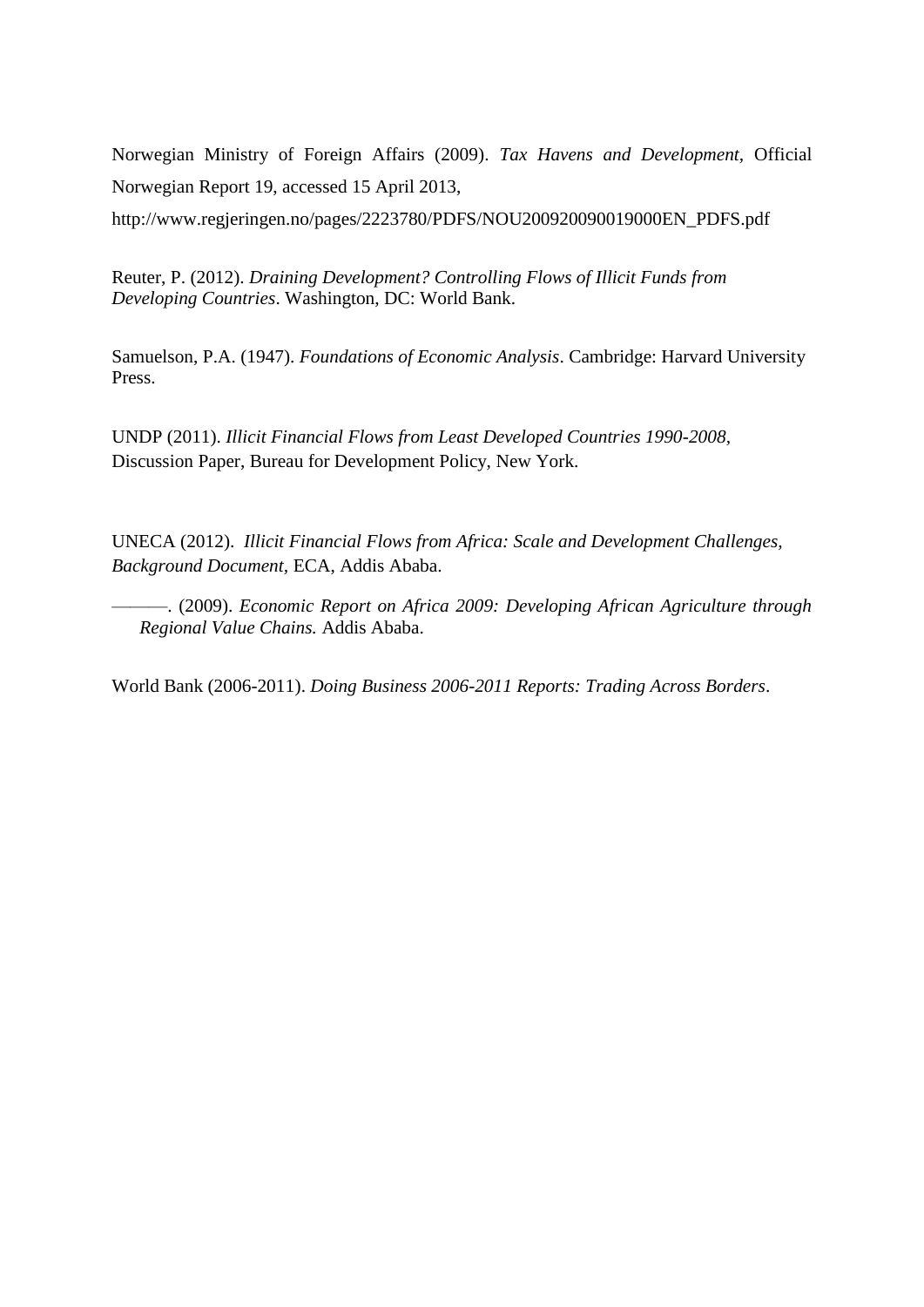## **Annex 1**

| Cumulative IFF from Africa by GTAP Sector, 2001-2010.  |                    |  |  |  |
|--------------------------------------------------------|--------------------|--|--|--|
| <b>GTAP Sector</b>                                     | <b>USD Billion</b> |  |  |  |
| Metals nec                                             | 84.00              |  |  |  |
| Oil                                                    | 69.59              |  |  |  |
| Natural gas                                            | 33.99              |  |  |  |
| Minerals nec                                           | 33.08              |  |  |  |
| Petroleum, coal products                               | 19.98              |  |  |  |
| Crops nec                                              | 17.06              |  |  |  |
| Food products nec                                      | 16.86              |  |  |  |
| Machinery and equipment nec                            | 16.82              |  |  |  |
| Wearing apparel                                        | 14.00              |  |  |  |
| Ferrous metals                                         | 13.15              |  |  |  |
| Chemical, rubber, plastic products                     | 13.01              |  |  |  |
| Vegetables, fruit, nuts                                | 12.76              |  |  |  |
| Coal                                                   | 12.58              |  |  |  |
| Electronic equipment                                   | 10.84              |  |  |  |
| Transport equipment nec                                | 9.37               |  |  |  |
| <b>Textiles</b>                                        | 6.07               |  |  |  |
| Wood products                                          | 5.33               |  |  |  |
| Forestry                                               | 4.21               |  |  |  |
| Plant-based fibers                                     | 3.16               |  |  |  |
| Paper products, publishing                             | 2.97               |  |  |  |
| Metal products                                         | 2.96               |  |  |  |
| Manufactures nec                                       | 2.80               |  |  |  |
| Mineral products nec                                   | 2.28               |  |  |  |
| Sugar                                                  | 2.20               |  |  |  |
| Vegetable oils and fats                                | 1.42               |  |  |  |
| Beverages and tobacco products                         | 1.27               |  |  |  |
| Wheat                                                  | 1.20               |  |  |  |
| Animal products nec                                    | 1.18               |  |  |  |
| Electricity                                            | 0.99               |  |  |  |
| Fishing                                                | 0.84               |  |  |  |
| Bovine cattle, sheep and goat, horse meat prods        | 0.68               |  |  |  |
| Oil seeds                                              | 0.67               |  |  |  |
| Leather products                                       | 0.65               |  |  |  |
| Processed rice                                         | 0.35               |  |  |  |
| Dairy products                                         | 0.34               |  |  |  |
| Wool, silk-worm cocoons                                | 0.17               |  |  |  |
| Bovine cattle, sheep and goats, horses                 | 0.14               |  |  |  |
| Meat products nec                                      | 0.13               |  |  |  |
| Paddy rice                                             | 0.07               |  |  |  |
| Sugar cane, sugar beet                                 | 0.00               |  |  |  |
| Gas distribution                                       | 0.00               |  |  |  |
| Cereal grains nec                                      | 0.09               |  |  |  |
| Motor vehicles and parts                               | 9.76               |  |  |  |
| Total                                                  | 409.35             |  |  |  |
| Source: Author's estimation based on UNCOMTRADE, 2013. |                    |  |  |  |
|                                                        |                    |  |  |  |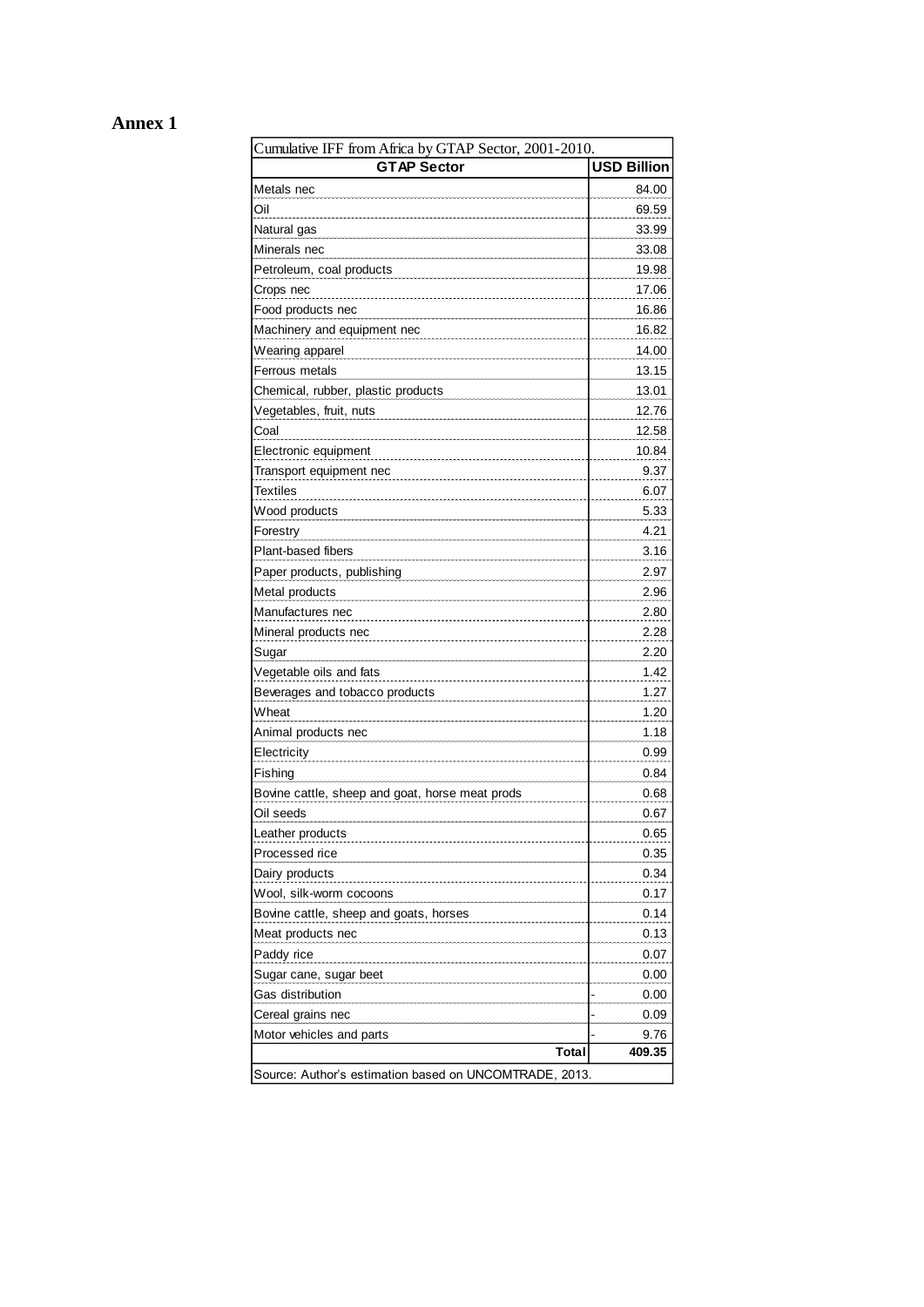## **Annex 2**

| Year     | <b>GTAP</b> Sector                                    | <b>Destination</b>           | <b>USD billion</b> |
|----------|-------------------------------------------------------|------------------------------|--------------------|
| 2010 Oil |                                                       | <b>USA</b>                   | 5.4                |
| 2007 Oil |                                                       | <b>USA</b>                   | 4.6                |
|          | 2008 Copper and other non ferrous metals (Metals nec) | Rest of Western Asia         | 4.4                |
|          | 2008 Natural gas                                      | Spain                        | 4.3                |
| 2009 Oil |                                                       | <b>USA</b>                   | 3.6                |
| 2008 Oil |                                                       | Germany                      | 3.5                |
| 2008 Oil |                                                       | <b>USA</b>                   | 3.4                |
|          | 2010 Copper and other non ferrous metals (Metals nec) | India                        | 3.1                |
| 2007 Oil |                                                       | Spain                        | 3                  |
| 2008 Oil |                                                       | Japan                        | 2.7                |
|          | 2007 Natural gas                                      | Spain                        | 2.6                |
| 2007 Oil |                                                       | India                        | 2.6                |
| 2008 Oil |                                                       | <b>Rest of South Central</b> | 2.6                |
|          | 2008 Copper and other non ferrous metals (Metals nec) | India                        | 2.5                |
|          | 2009 Copper and other non ferrous metals (Metals nec) | India                        | 2.5                |
|          | 2002 Minerals nec                                     | <b>United Kingdom</b>        | 2.5                |
|          | 2008 Copper and other non ferrous metals (Metals nec) | Italy                        | 2.5                |
|          | 2007 Copper and other non ferrous metals (Metals nec) | Italy                        | 2.5                |
| 2010 Oil |                                                       | Germany                      | 2.4                |
| 2007 Oil |                                                       | Germany                      | 2.4                |
|          | 2008 Petroleum, coal products                         | Rest of Western Asia         | 2.3                |
| 2005 Oil |                                                       | China                        | 2.3                |
| 2006 Oil |                                                       | Japan                        | 2.3                |
|          | 2010 Copper and other non ferrous metals (Metals nec) | China                        | 2                  |
| 2009 Oil |                                                       | Germany                      | 2                  |
| 2010 Oil |                                                       | <b>Rest of South Central</b> | 2                  |
| 2006 Oil |                                                       | Germany                      | $\overline{2}$     |
| 2007 Oil |                                                       | Italy                        | $\overline{2}$     |
|          | 2008 Natural gas                                      | Japan                        | $\overline{2}$     |
|          | 2008 Minerals nec                                     | China                        | 1.9                |
|          |                                                       | <b>Total</b>                 | 83.6               |